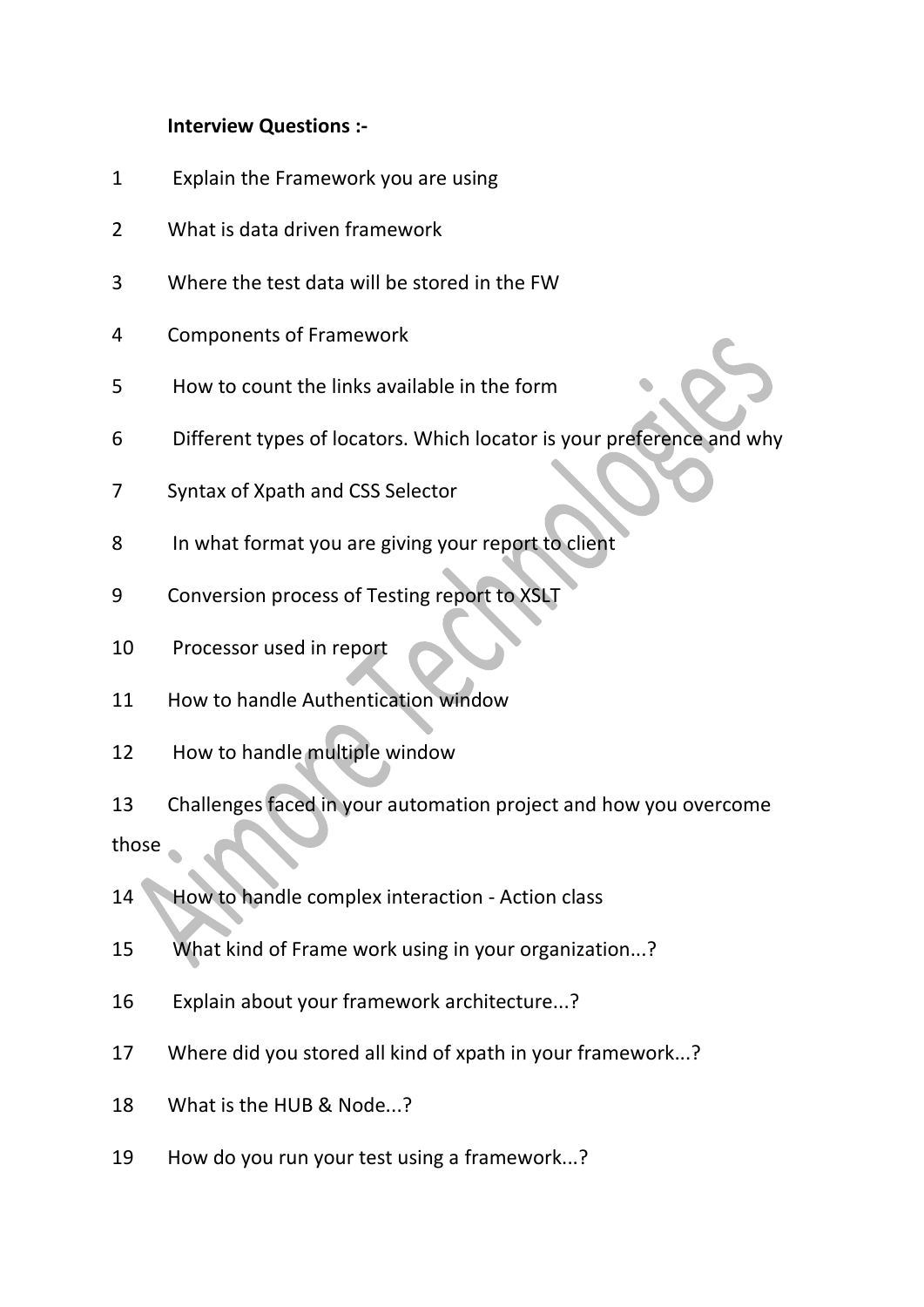Write the xpath...?

How to handle alerts using web driver...?

How to identify two fields(Radio button) in a page with same id...?

 How to write a xpath for Dynamic web pages...? (Like Facebook status, Flipkart)

24 Junit - how do you used in projects...?

25 How do you handle popup windows in your projects.

Why is Java platform/OS independent ?

Have you used collections in your code ?

What is the difference between Implicit and Explicit wait ?

Write any sample code -- Fibonacci series ...

Scenario --

I have three unique buttons in my page.(Display names are different)

The internal ID & Name changes on every page load.

I need to click on each button in sequence.

Write a prog to find the largest of 3 numbers

 Write a program to obtain the Ip address from the user and check if the Ip address is valid or not

 Write a program to check if u have received mail from hcl using web table

Ur project architecture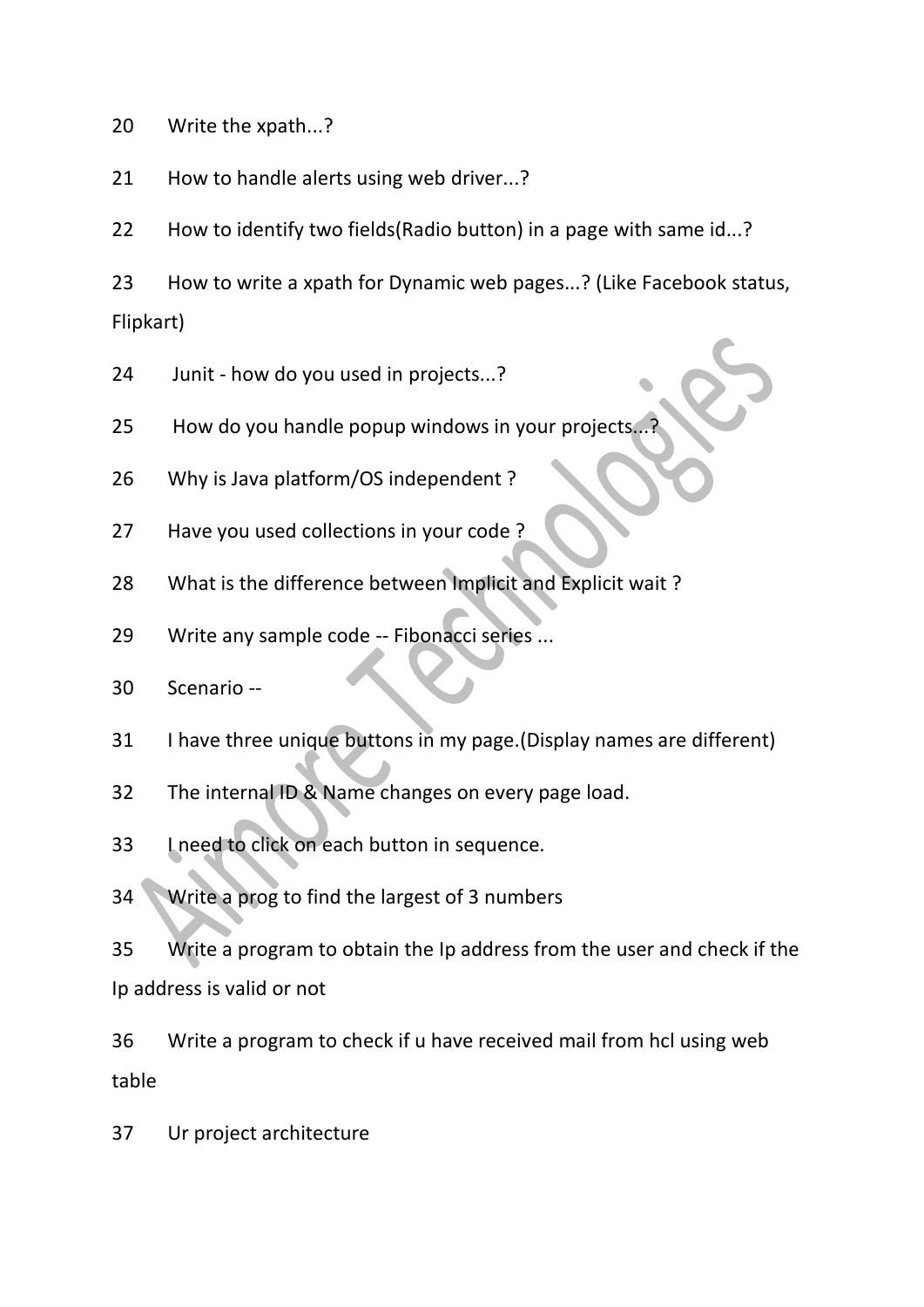- Diff between HashMap and hash table
- What is serialization
- What is anonymous class
- How to create an immutable class
- Challenges faced in selenium
- How will u locate the dynamic objects in a webpage
- Prog to reverse a string
- Obtain the number of chars in a text file
- Read a property file
- How to handle ajax alerts and frames
- 48 1. Write a java program, to swap without using 3rd variable?
- 2. Write a Java program to read text from a file and display it.
- 3. Write a Java program to get file name from the given string.
- Str = "C:\Programs\TextFile.txt"

 4. Write a sql sub query to join Employee(T1, T2, T3) and return the table 3 values

 5. Write a selenium script to print the table values? Table is like 3X3 table with values A, B, C, 1, 2, 3, 4, 5, 6.

1.explain about hybrid framework (data keyword driven)

2.did you involved in initial framework development for your client ?

3.do you know Ruby?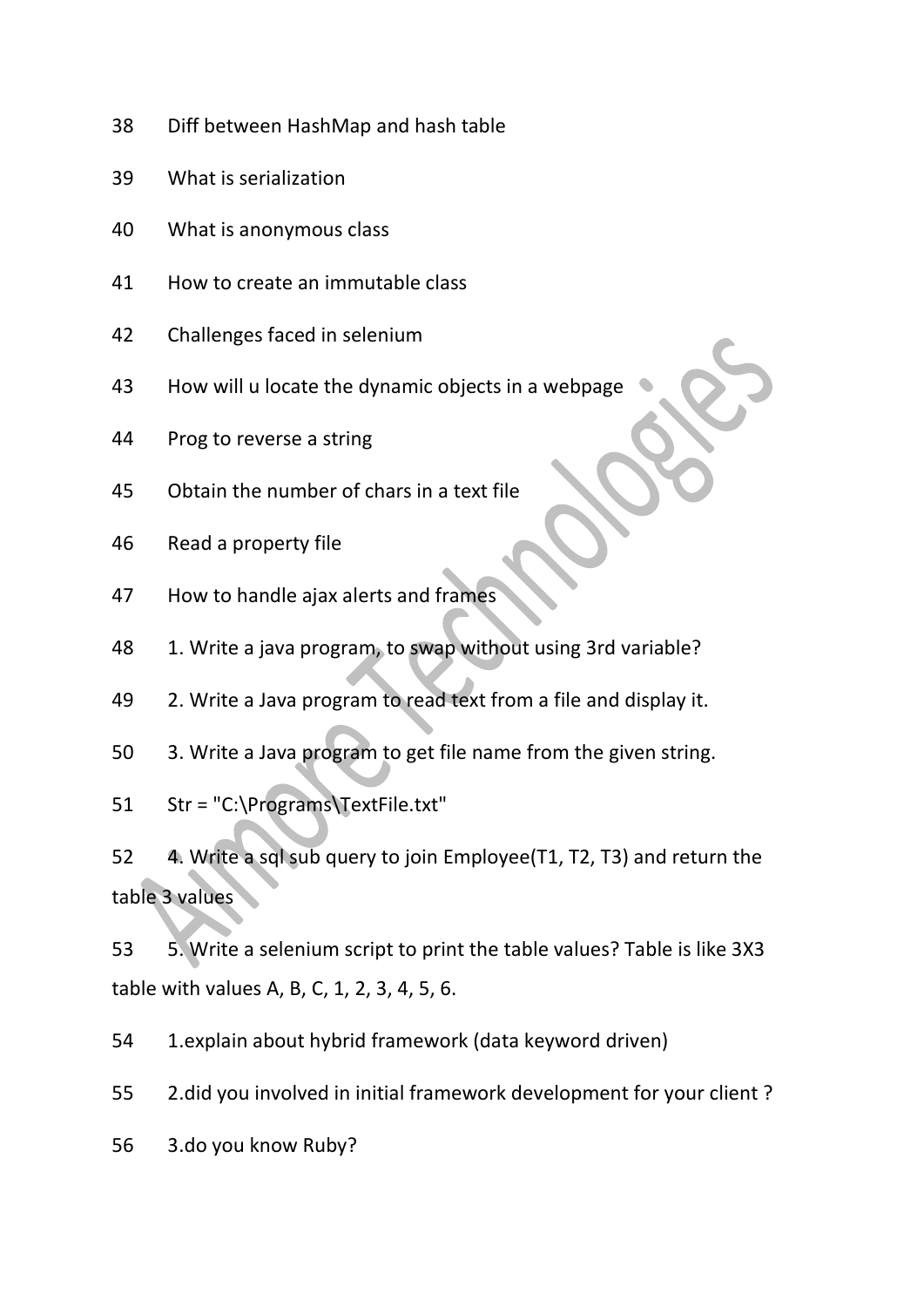- 4.write a java program to check a sting is palindrome
- 5.write a java program to check a no is prime ?
- 6. what is the use of to Char Array method?
- 7.diff be assert and verify?
- 8.consider there are steps in a test case and your second steps fails,

here which one you use ? (Assert or verify

- 9tell me diff be smoke and sanity testing ? And which one will go depth ?
- 10.what is exploratory testing ?
- 11.do you have performance testing in your project ?
- 65 12.what you do in performance testing
- 13.explain about page object model
- 14.explain about reporting in your project ?
- 15.formats of your report ?
- 16.how do you give report for test cases to your client ?
- 17.draw complete architecture of your client project
- 71 18.what development model you use in your client?
- 19.tel me about extent report jar and it's functionalities. Is it rd party tool ?
- 20.how do you rate yourself in selenium out of ?
- 21.how many locators available in selenium ?
- 22.what is most preferred locators ?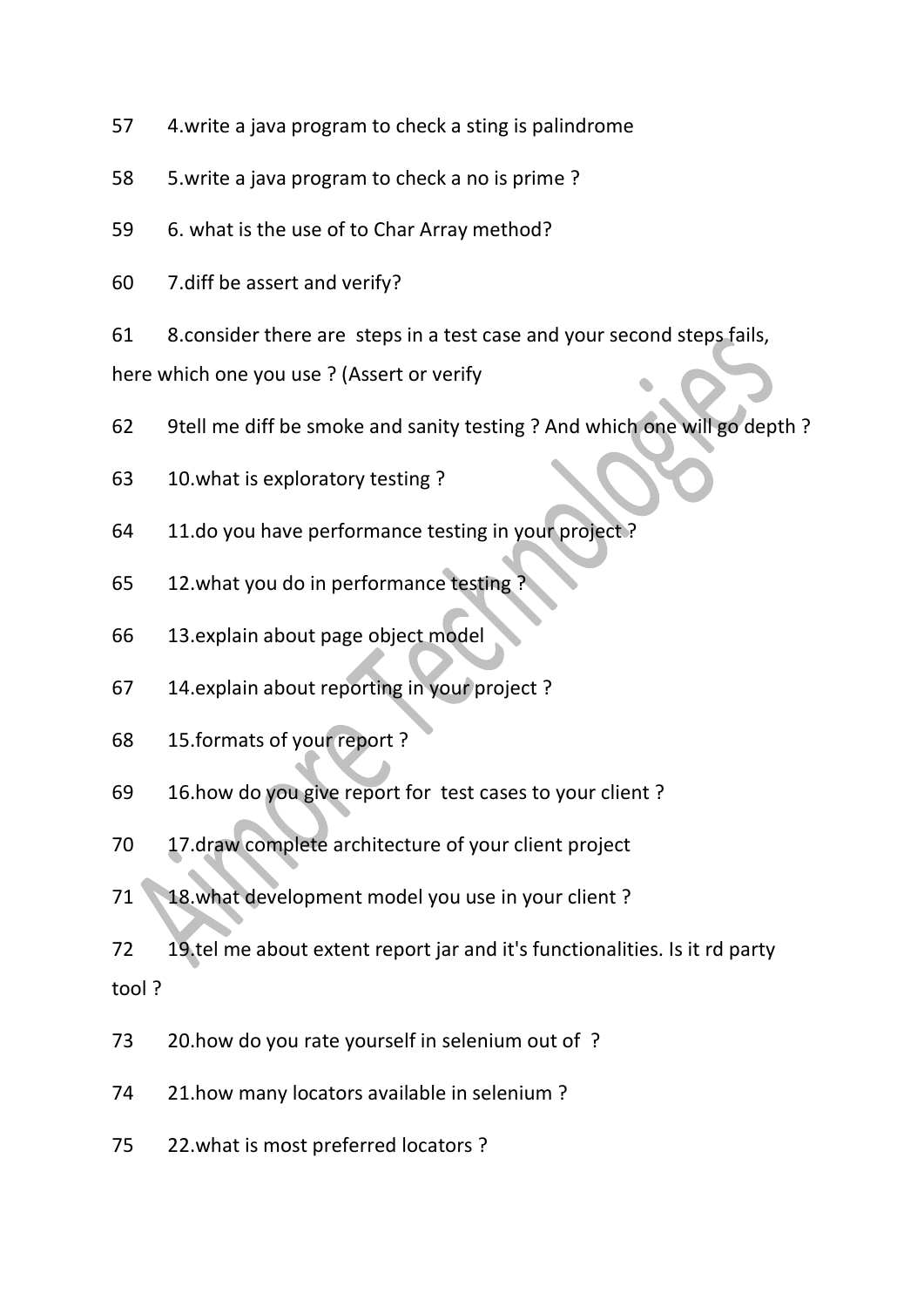23.tell me the list of web elements a web page can have

24.what is synchronization ?

25.what is the diff be implicit wait and explicit wait ?

26.where do use explicit wait ?

 27.consider there are three links available in a web page with same Id, name, text and all. How do you click the second link without using xpath ?

28. explain the frame work used in Ur project.

29. write code to read data from excel.

29. what is use of POI.

30. how many test scripts do you have in Ur project.

31. how many days will take to execute all the scripts.

 32. what is the challenges u faced in Ur project when u executing Selenium scripts.

33. write a program to given number is palindrome.

34. write a program to write given number is Prime or not

89 35. Java is what type of language.

36. what is oops and tell me the main concepts in oops.

37. how do you find multiple objects in a web page.

38. diff between find element and find elements.

39. diff between trow and throws.

40. tell me the types of exceptions, why and how we handle them.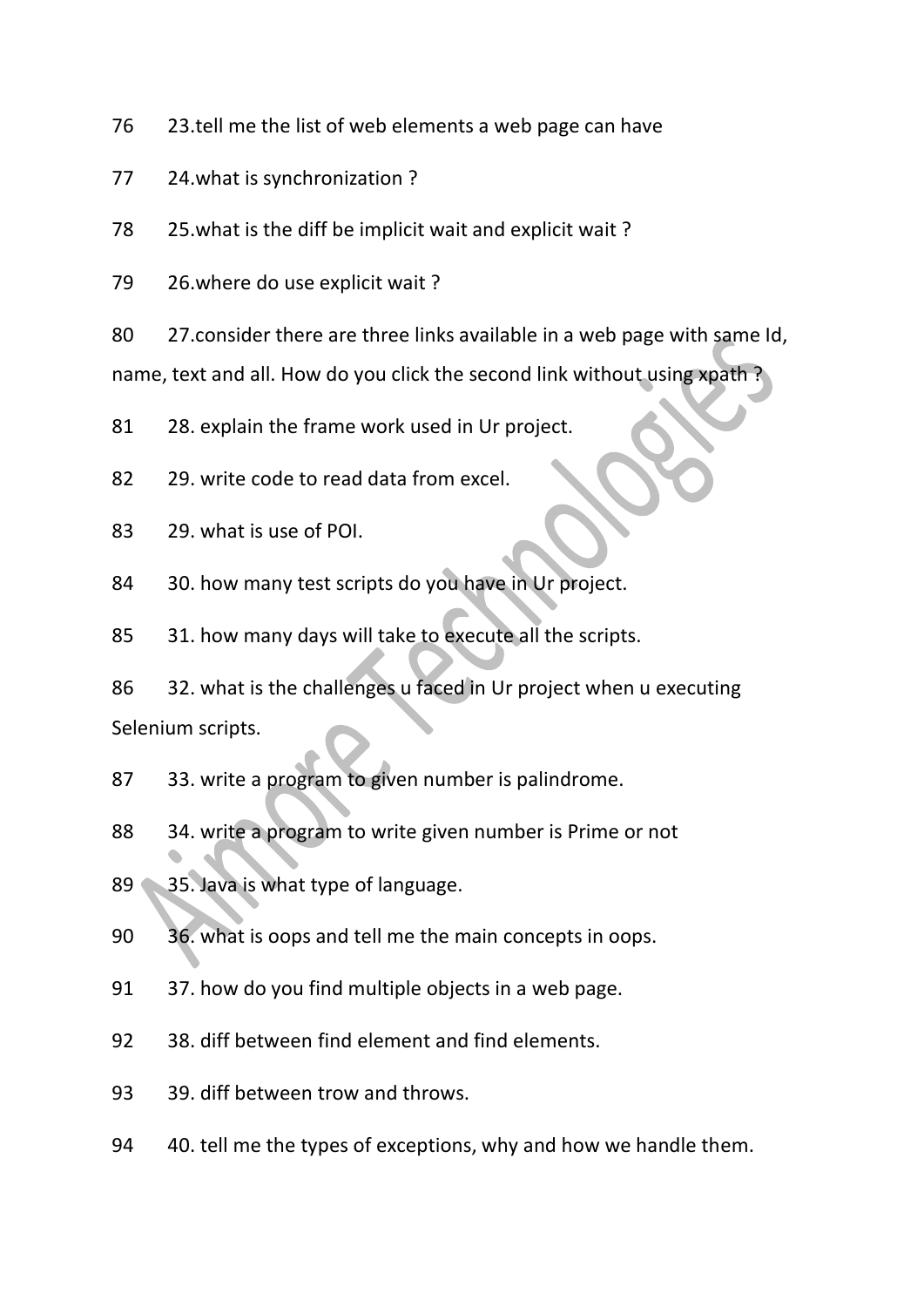41. diff between checked and unchecked exceptions

42. how you handle popups in windows-based applicant.

43. what is diff between close() and quit()

44. some basic qns on Actions like click, right click, double click

 45. what is implicit wait and syntax for this, what are the time units types, can we give hours and days also for time units?

46. explain the POM

Explain about you frame work?

Xpath – Parent, Sibling relation

If m1, m2, m3, are the methods in your class and you have given m1,

m2, m4 in your xml. Will it skip the methods m1 and m2 or it will throw an error?

What is the most generic exception class in selenium

Write a sample code for the web Elements

1. Check box

2. Text box

3. Drop down

4. Alert

5. Popup window

6. Click at the corner of the button

7. Click on the button without using click method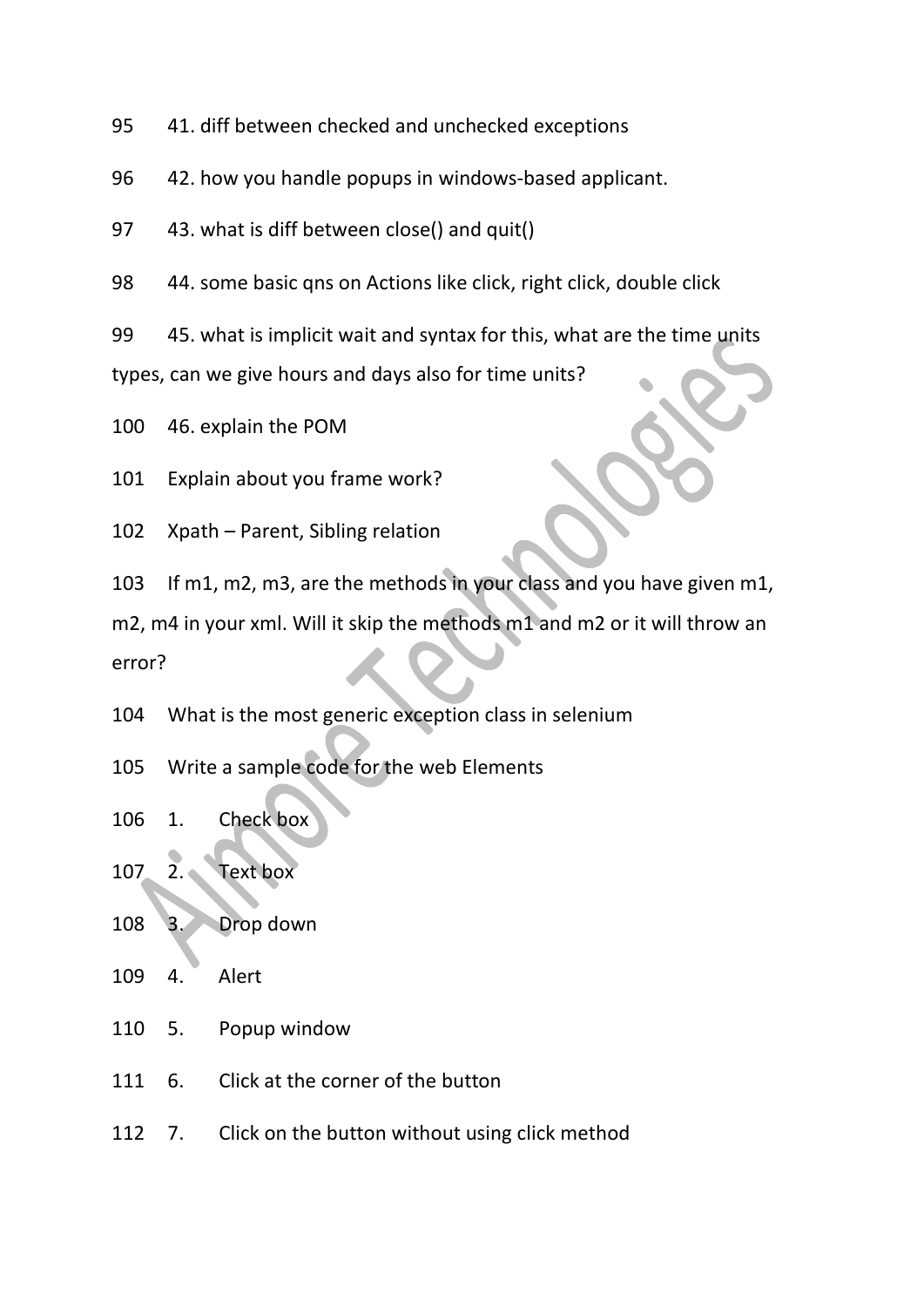Get the IP address of the local host and check whether it is a valid address

Write a code for data provider.

Explain data driven and hybrid driven framework

Write code to read property file

117 Write a code to read the text file and print the no. Of vowels in

Write a sample code for palindrome

You are inspecting a (Text t box) Web Element and it is pointing to div

tag. Will you be able to enter a text when the tag is div

Explain about your project folders

 Write a sample code for any of the testcase you have designed using a framework

Difference between HashMap and hash table with syntax

How will you read a pdf file. What jar file is needed?

 GitHub commands. If 2 users are modifying the file in git hub and you want to know the changes and who had made it. What is the command to perform

Maven – explain

How will you schedule a job to run

Will the hidden element (style = hidden) can be retrieved by coding?

does HashMap accept duplicate values

D/B HashMap and hash table, array list & linked list and their methods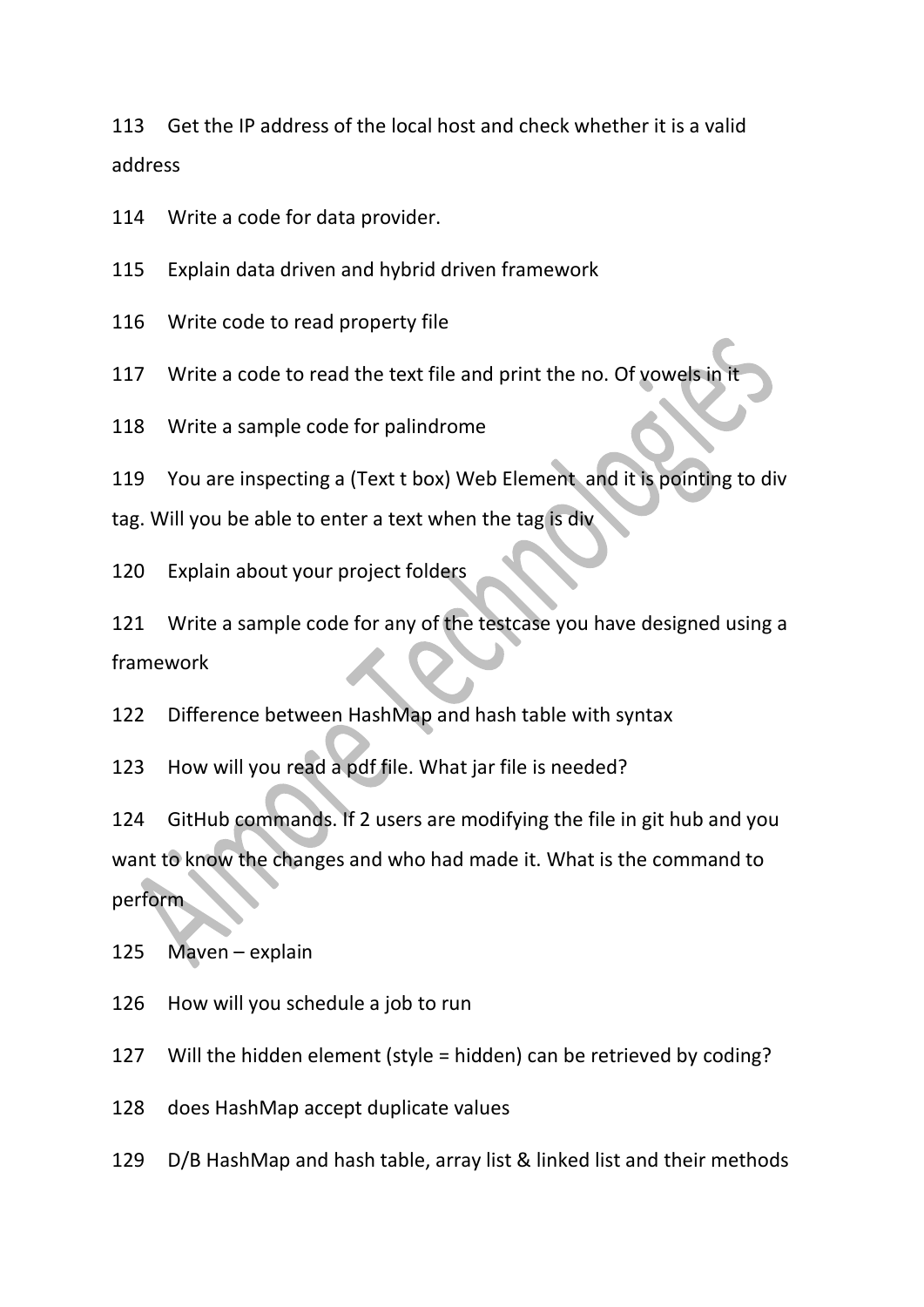- waits() & sleep() in thread & questions on thread exceptions
- Program to convert a string to palindrome
- Maven & Jenkin general question
- Difference between Jenkin & Windows task schedulers
- Xml path using following sibling

 code to retrieve element from web table and click its corresponding check box and verify If the link is enabled in that row. If the check box is clicked and click the link

- questions on CSS
- how to retrieve value of an attribute of an element on xml path
- Abstract class, object class & its methods

 can a variable declared as private static final can be accessed by other class in same package/different package

- rises of static keyword for variable, method
- about the report that we provide to customers in our project
- challenges faced in your project
- when do we use selenium grid
- 1. Self-introduction?
- 2. Tell about your projects and Role and responsibilities?
- 3. What is framework you have using in your project?
- 4. Draw the framework architecture and explain the framework?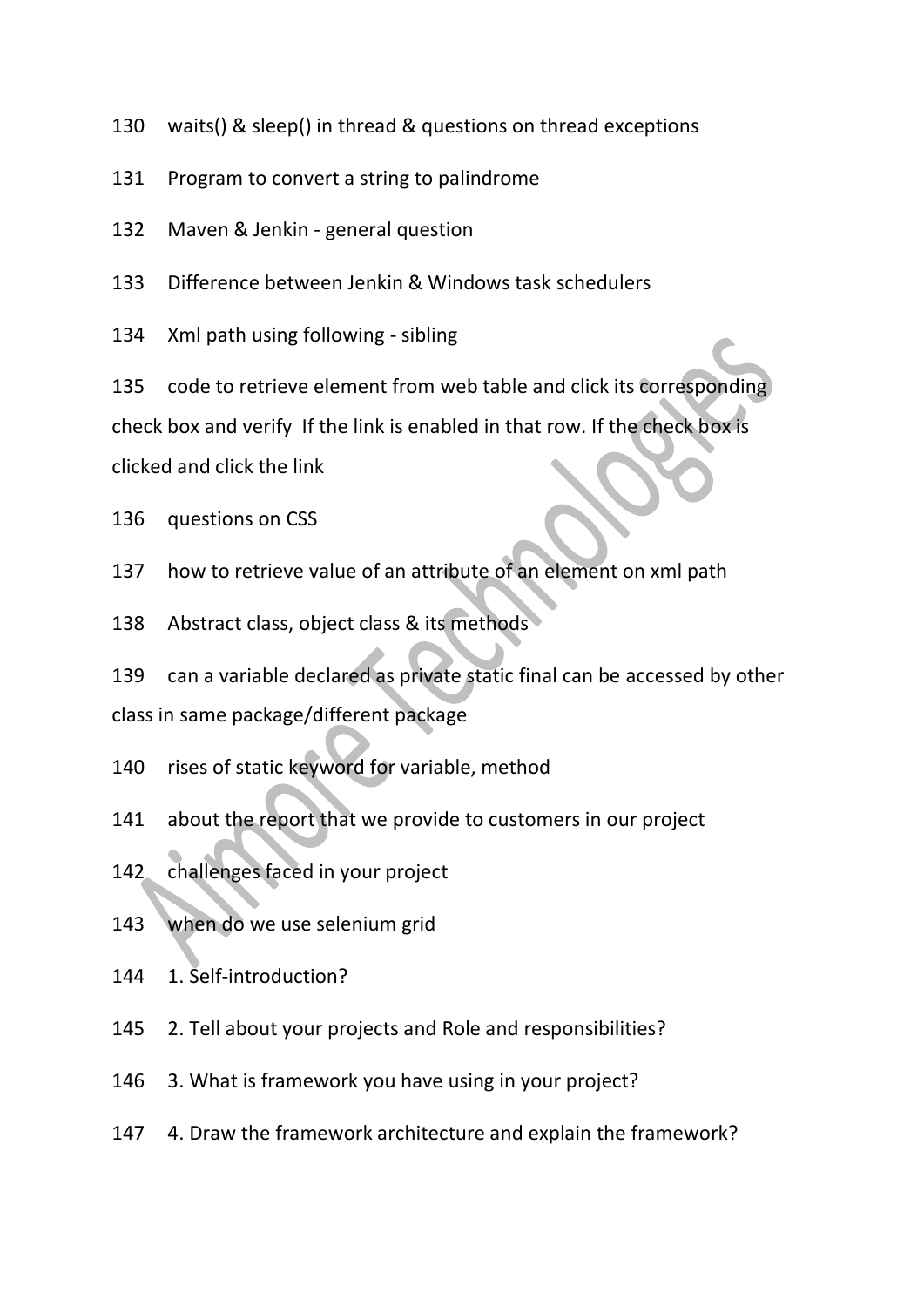5. Different types of locators. Which locator is your preference and why

6. Diff between find Element and find Elements()?

7. How will you navigate the pages using selenium?

8. What is data driven framework? Explain poi.jar?

 9. Write sample selenium program with verify Equals and assert Equals that you used in your projects?

10. Diff between driver.findElement(By.id("")) and

driver.findElementById("")

11. In what format you are giving your report to client

12. How to handle multiple window

13. How will you handle drop-down?

14. In the mail inbox how will you find the email with attachment?

 15. Challenges faced in your automation project and how you overcome those?

16. What is keyword driven framework?

17. Selenium remote execution?

18. What is CSS Selector?

19. How do you handle popup windows in your projects...?

20. What is the difference between Implicit and Explicit wait ?

 21. Scenario -- I have three unique buttons in my page.(Display names are different). The internal ID & Name changes on every page load. I need to click on each button in sequence.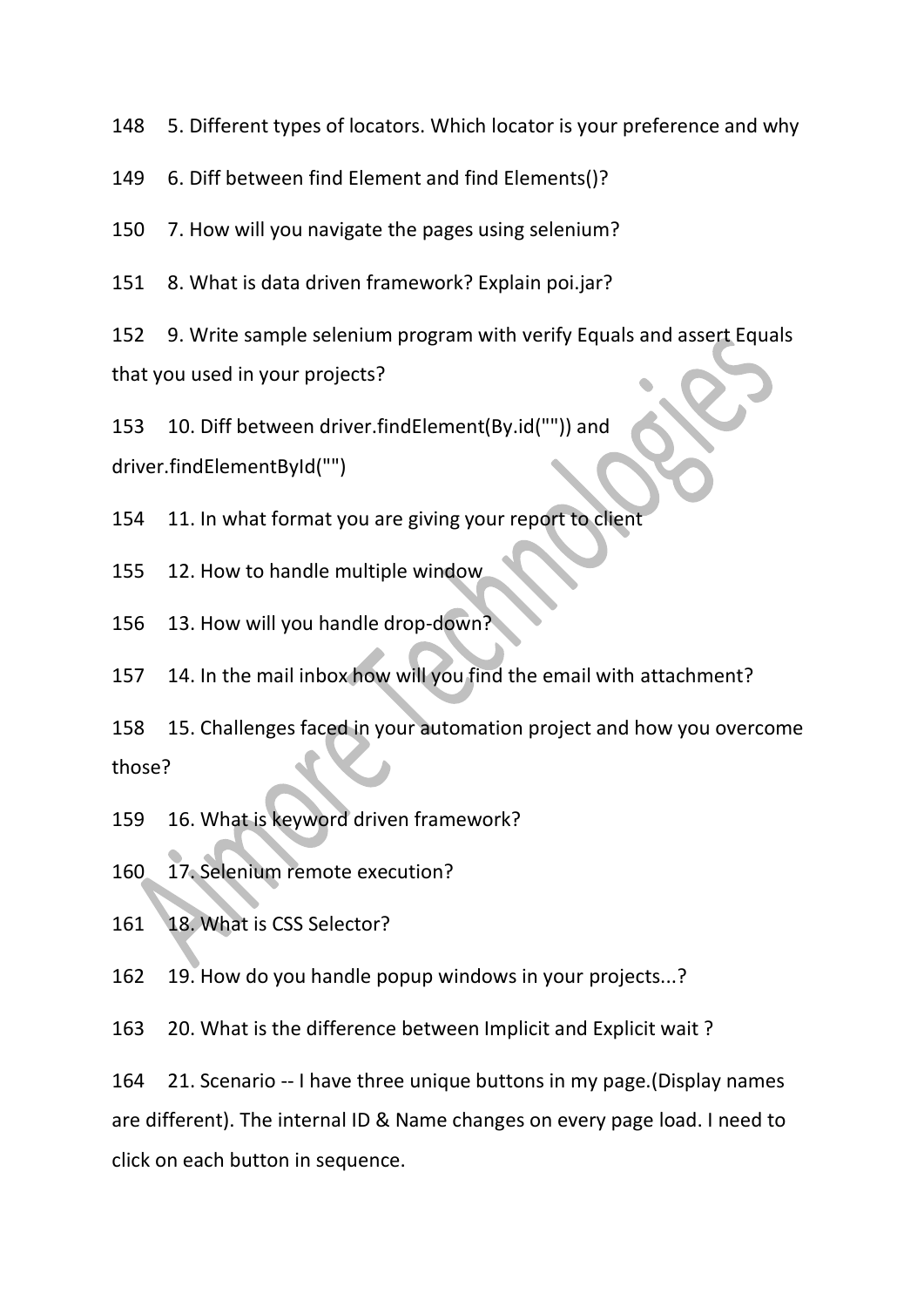- 22. How will you upload file in a web page using selenium?
- 23. How to take screen shot using selenium?
- 24. Do you know about Selenium RC?
- 25. What is Test NG and annotations?
- 26. What are XPath Axes?
- Java
- 171 1. How would rate yourself in java out of 5.
- 172 2. Write a java program to find number is prime or not
- 3. How do you achieve multiple inheritances in java.
- 4. main() method can be overloaded?
- 5. main() method can be overridden?
- 6. Diff between list and set?
- 7. What is Interface?
- 8. What is abstract class?
- 9. Diff between Interface and abstract class?
- 10. What is Static?

 11. Diff between mutable and immutable? I explain with String and String Buffer but they were not convinced.

- 12. What is string buffer string and differences between them?
- 13. Diff between Overloading and Overriding?
- 14. Diff between throw and throws?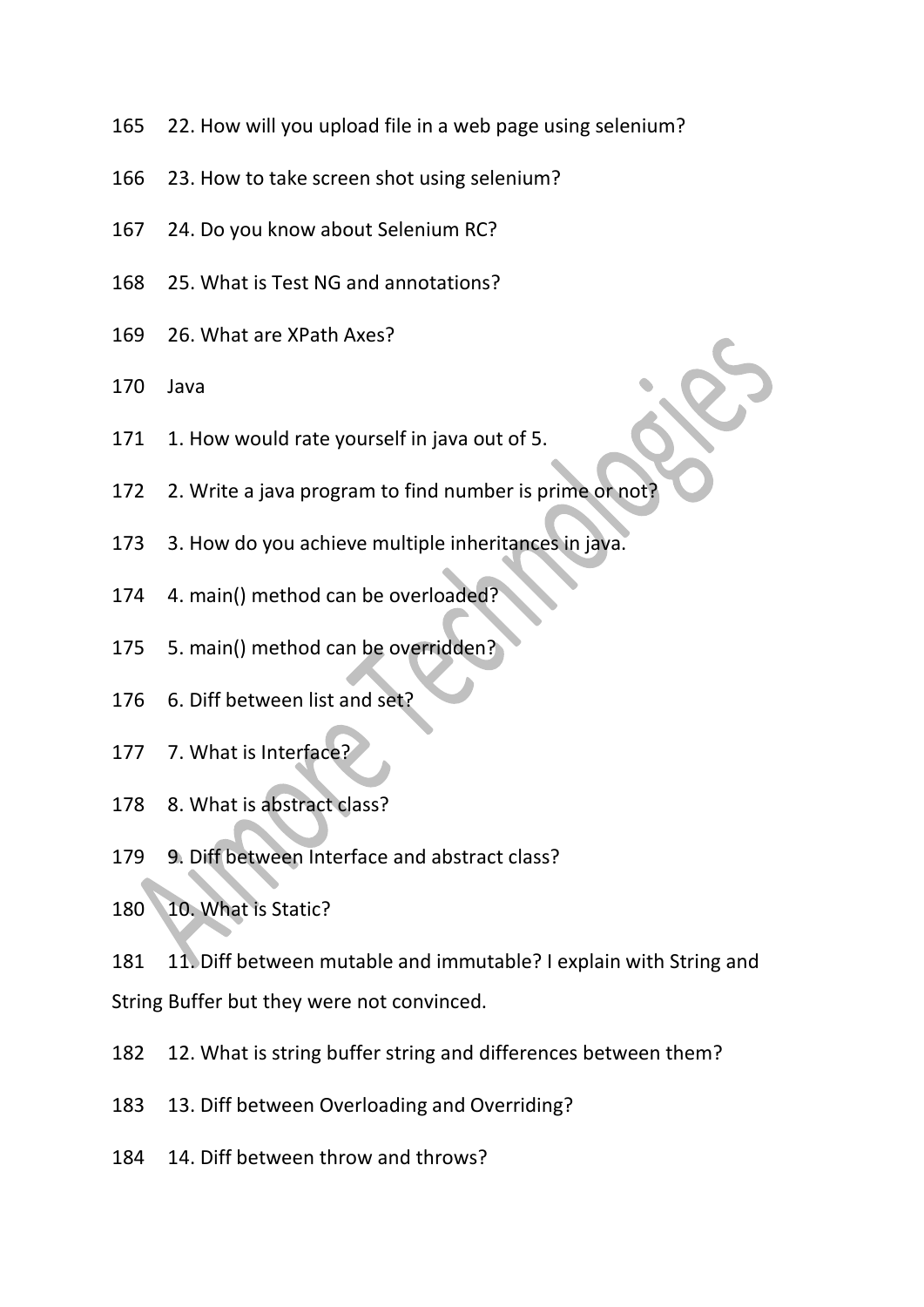- 15. final vs finally ?
- General
- 1. What is Maven?
- 2. How many bugs you found so far?
- 3. How many testcases you written?
- 4. How many minimum test cases you can write for a functionality? E.g.,

I am sitting the room near a table and I have to take a pen from the table?

- 5. Explain Defect time cycle?
- 6. Explain the C1 issue you have worked?
- 7. Expected CTC?
- 8. Notice Period?
- 9. Why are you looking for a change?

Hcl interview questions

- what is exception and error
- Difference between == and .equals

 What is command line arguments - customised behaviour of main method

- diff b/w primitive and non-primitive data type
- what is testNG and what is its use
- What is variable and types
- what is the main use of static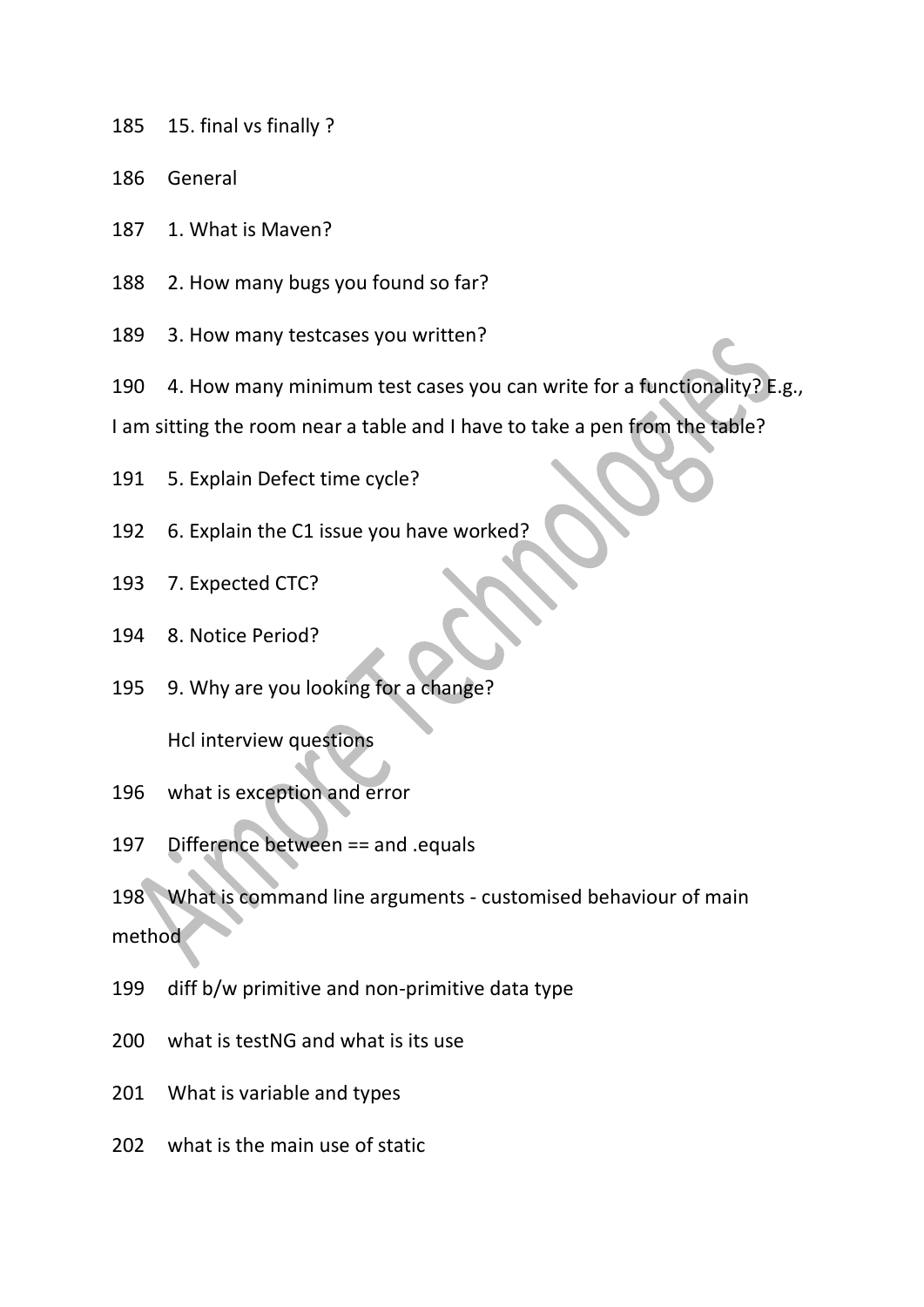203 How will you verify 100 link clicks at a time

204 There are 12 buttons, they are month buttons. I have to verify and click the button

205 Open a page, search for item and click the last item

206 What are the method names for identifying x axis and y axis

207 To identify dynamic web element, which locator to use

HCL interview qns :

Tech round 1:

208 They read our resume word by word and ask qns from each line of it. So be prepared in usage of words in resume. Highlight the topics that you know very well.

209 Other qns asked

- 210 Explain oops concepts with example
- 211 Java pgm fr Floyd triangle
- 212 Read and write data from excel code

213 Write down all possible scenarios - positive and negative for purchasing a mobile from flip kart - end to end

214 Test ng annotations, data provider

Tech round 2: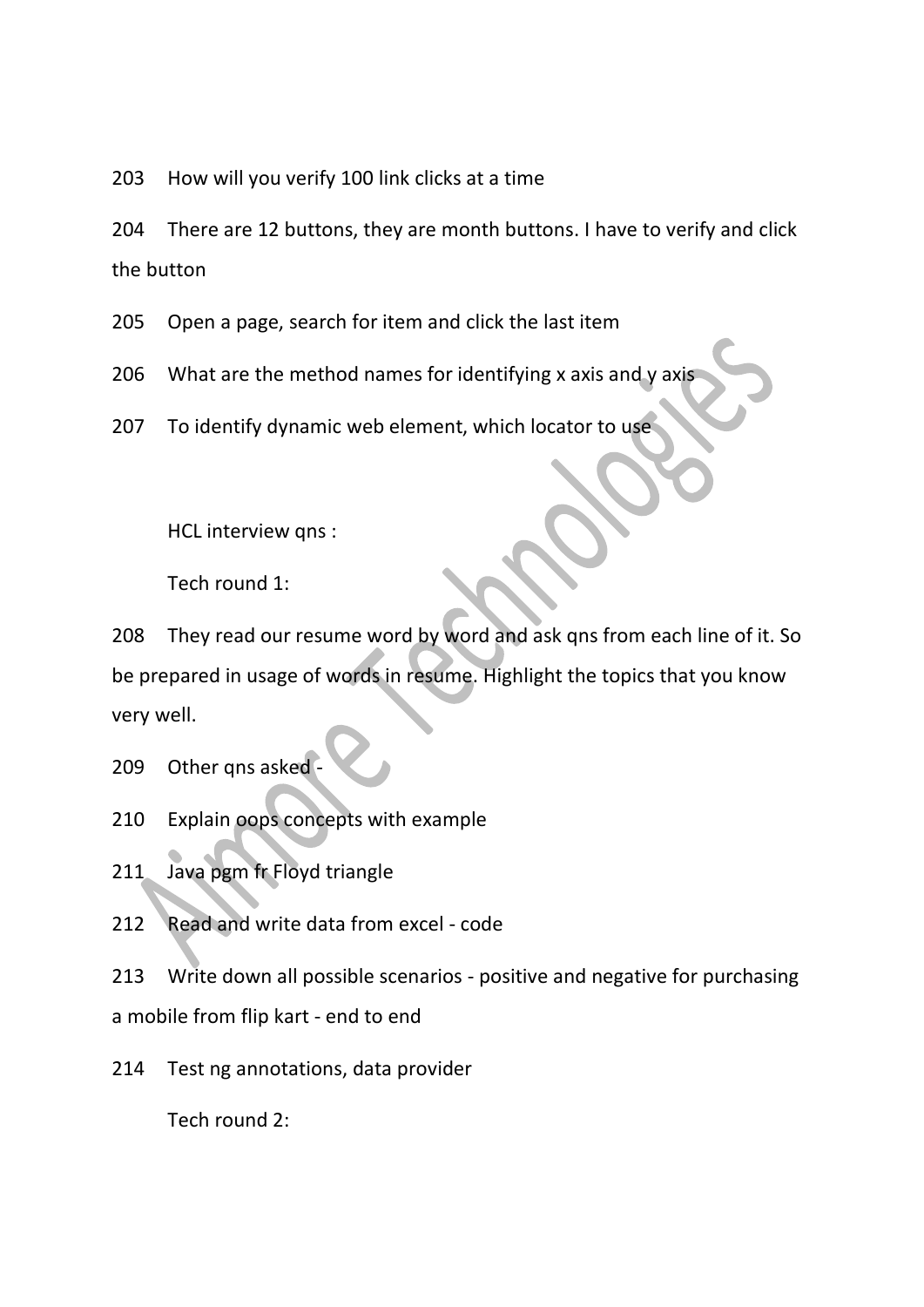215 A person from a manager role interviewed me. it was all about making him accept that you have real project experience in selenium. need to explain the project in and out with pom framework , test ng and other related concepts.  $\odot$  all the best.

216 Explain automation framework architecture in Ur project using diagram.

217 Can we have multiple object property files . At every instance of reading from object property file

218 u r doing read operation. I want to do only once not again n again. How will u do it.

220 What drawbacks u faced in selenium, where it doesn't work, what occasions u faced like this. How u handled it

221 Write a code that if a particular exception happens, the try block should run again

222 A string "yyyyyHelloyyyy" is given. Write code to print only Hello

Round 1

Can you brief about yourself.

223 Difference between WebDriver driver = new WebDriver; and Firefox Driver = new Firefox Driver

224 Bug Lifecycle

225 "Google.com

Google1.com

abc.com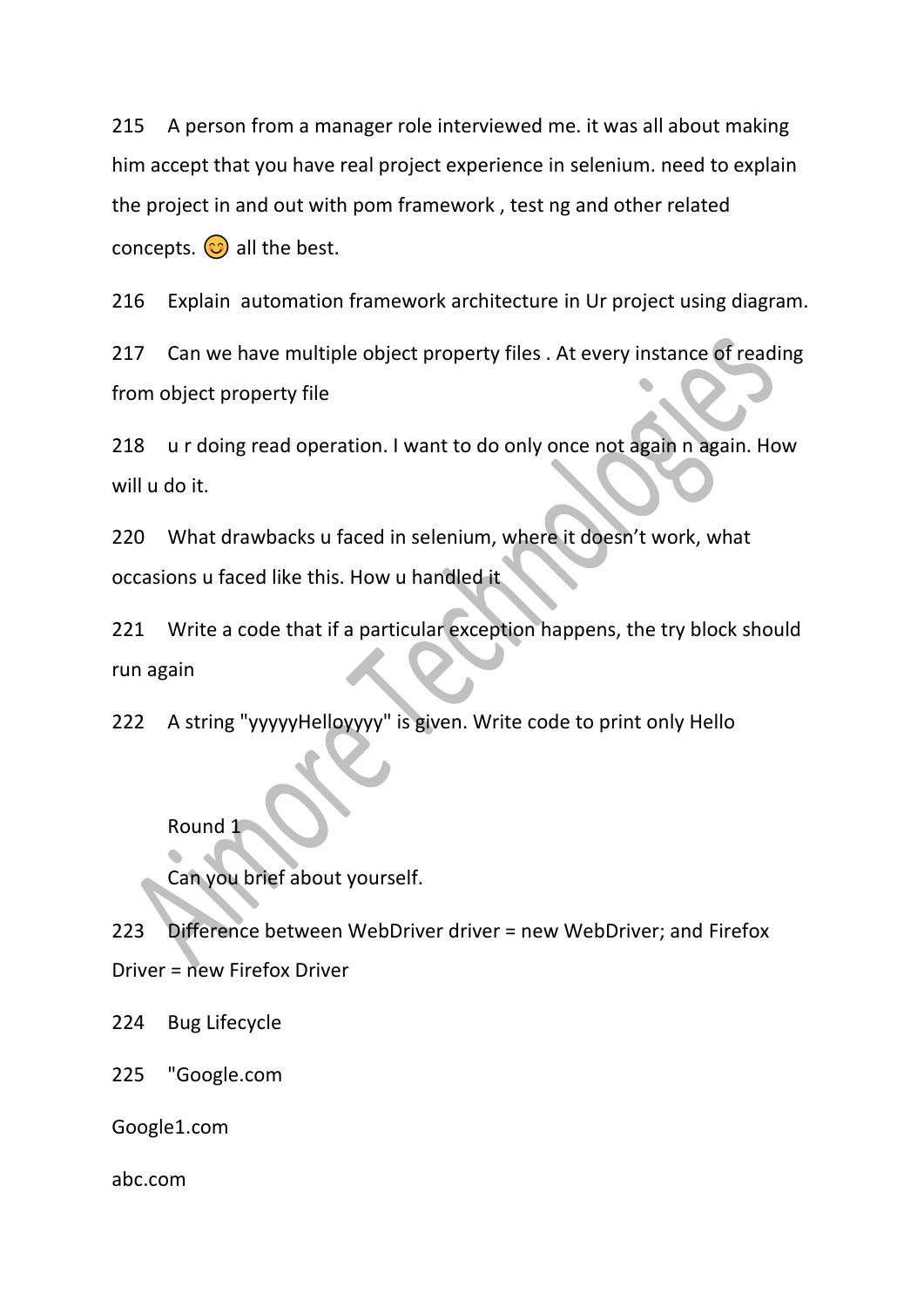lmn.com

Google2.com

I need to get Google.com, Google1.com and Google2.com links at a separate location."

226 Desired Capabilities for proxy to Firefox browser.

227 Have you worked on Mac?

228 Do you know what is component framework?

229 Which frameworks do you use in your project and explain.

230 What type of Reports do you use in project, not asking about TestNG reports.

Round 2

231 Find No. of mails present in the Inbox

232 If a button is not getting clicked 2 out of 5 times, is your script is failing or how do you handle it?

233 "Ctrl"+"Alt"+"Delete" - Do this in a single line of Code

234 How do you upload a file by clicking Browse button?

235 How do traverse to a 3rd frame from 1st frame, Directly or how?

236 How do you capture a text which is present inside a textbox

237 What is the class used for Dropdown and what methods for selecting the options?

238 Can you traverse reverse in X-path to div. Given Textbox with id present inside a span which is in-turn present inside div.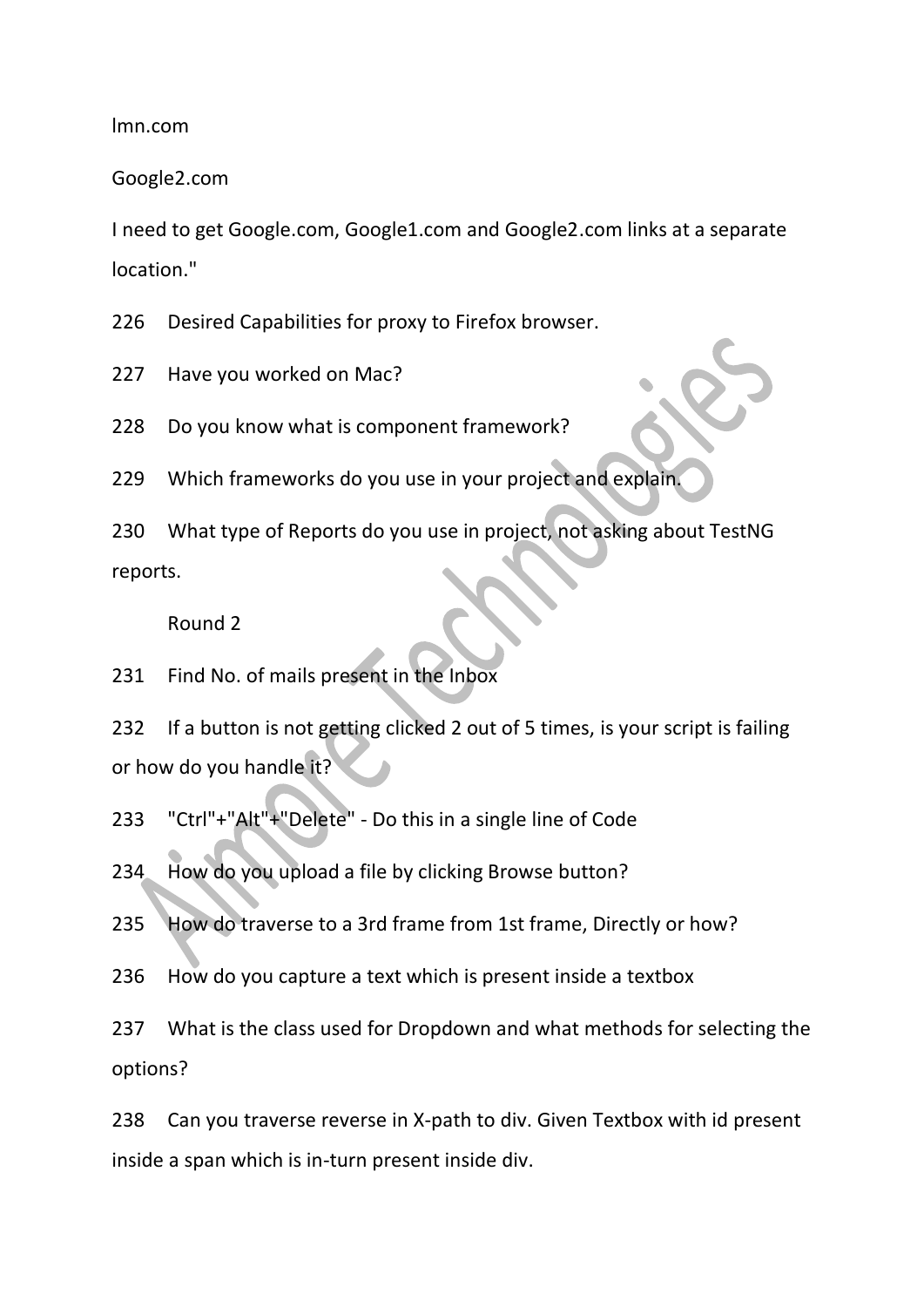239 Initialize and insert an item into a HashMap

240 Difference between Linked Array and Array List

241 Difference between Linked HashMap and HashMap

242 Given 20 Students name. I) Remove the duplicate Names, ii) Sort them Alphabetically.

243 There is a String like 123ABCD456. You need to store Integer and Char separately.

244 U have a web table like below

Mobile Price

iPhone 500

Samsung 350

Lenovo 250

iPhone. 750

245 I need to get the iPhone price of 750

246 Write code for Mouse over, drag and drop, Select Dropdown.

247 How to scroll horizontally and vertically in a webpage. Code for it.

248 Switching from one frame to another. Whether you should come out of first frame or can directly switch to other. Same scenario in case of nested frame.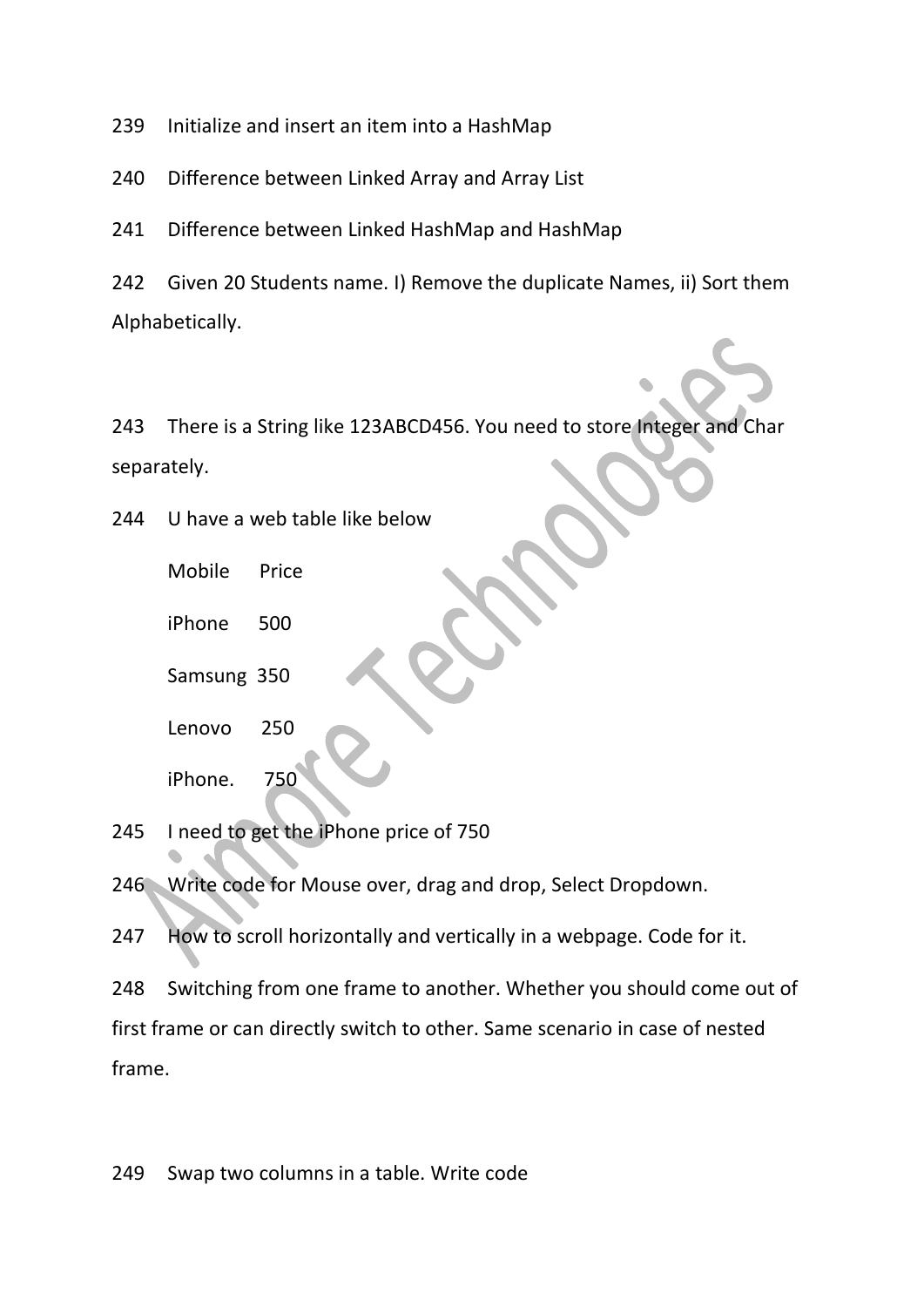250 Scenario: in Gmail login after entering username & password - submit button vl b enabled. If submit is not enabled even after entering username, password how can u handle this ?

251 There will be two windows A and B, once you navigated to Window B from Window A by clicking some button; window A will be closed/expired. In window B if you click some button then window A will open again. Write java code for this.

252 In a webpage will be 3 textboxes there, for textbox1 you have to pass some value, and in textbox2 some value will be there, the value present in textbox2 has to be copied to textbox3, and you have to click submit button. Write java code for this.

253 In a webpage two table will be there, write a java program to swap data of two tables,

254 What is the difference between absolute and relative xpath?

255 Difference between throws and try catch?

256 what are the different types of popups you came across in your project and how do you handle them?

257 Name some exceptions thrown by java and selenium.

258 How do you sort element in a link list?

259 Difference between linked HashMap and tree HashMap.

260 Given a scenario where a web table was given one of the rows was having a text field, how would you pass the value from excel to that text field write a code for it.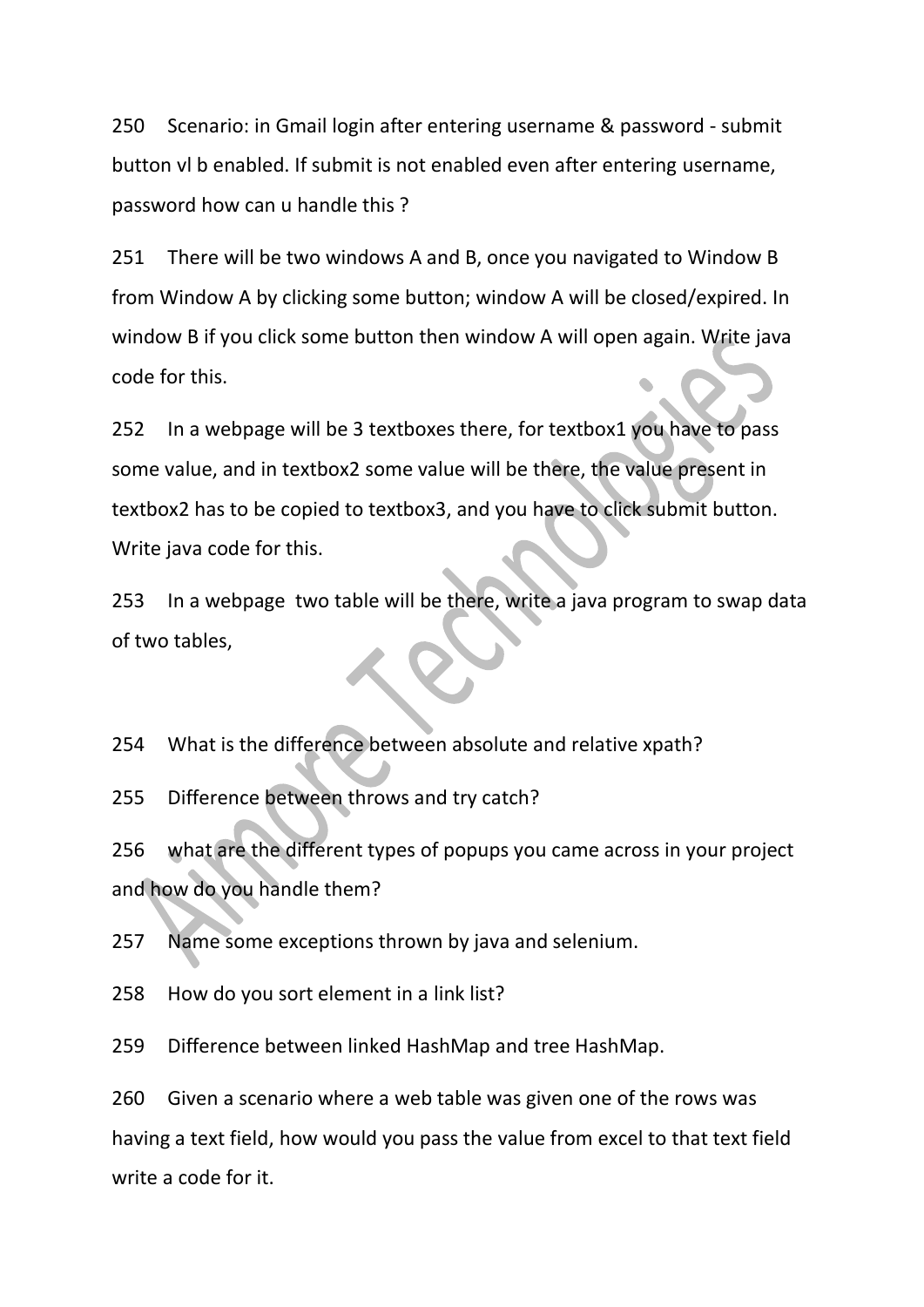## Round 2

261 Scenario- A particular element locators keep on changing every other day how would you handle, write a method for it

262 "Scenario- Have a page P1 if you click on a button, it will navigate you to P2 and P1 will get close similar is the case with P2 i.e., if you click on a button it will navigate to p1 but

p2 will close. How will you be able to launch page p1 from p2 and vice versa? Write two approached for it."

263 Scenario3- There are two web tables 2\*2 each how would you swap the values of table one with table two so my output looks alike as shown below write a code for it.

hcl second round :

264 1)string s= new string("hcl"). how many objects it will create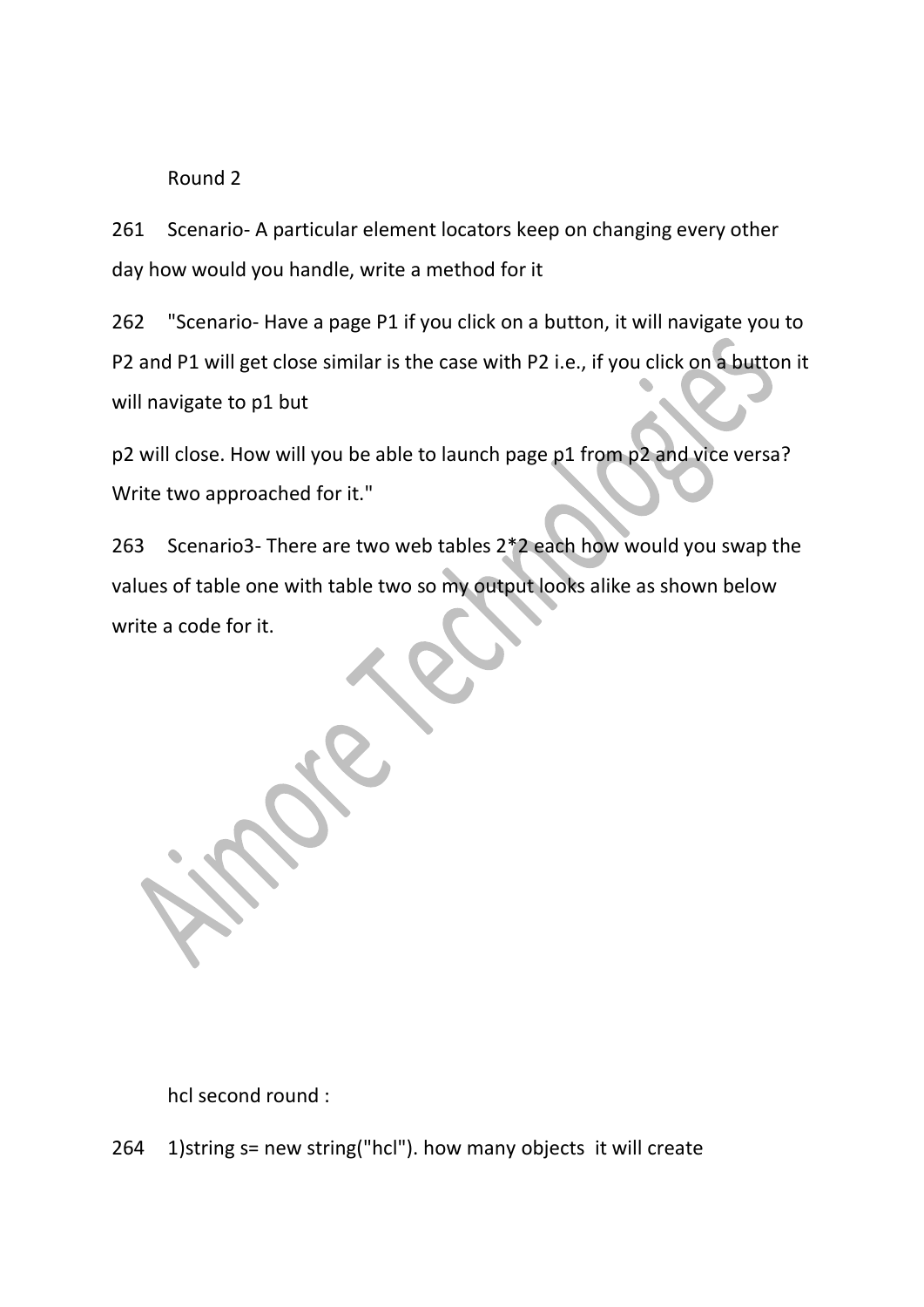- 2)what is array and list
- 3)how do u connect Ur Db with selenium
- 4) swap numbers without using temp variable
- 5)reverse the string without using string buffer method
- 6)how many types of lists
- 7) how to give sample test data to Ur test case
- 8)what are the challenges u have faced in automation
- 9) explain your day-to-day work
- 10)explain Ur project
- 11)abstract class and interface difference
- 12)which reporting tool u r using
- 13)how to get report
- 14)given one html code and asked me to write 2types of xpath
- 15)how to automate the image e.g., dynamically change image like graph
- 279 16)do u have knowledge on autoit
- 17)what is thread and how to create thread class
- 18)write a selenium code for drop down by using index
- 19)diff between get Windows handle and get window handles
- 20)IS it possible to create an object for interface?
- 21)how to take screenshot. write a code for that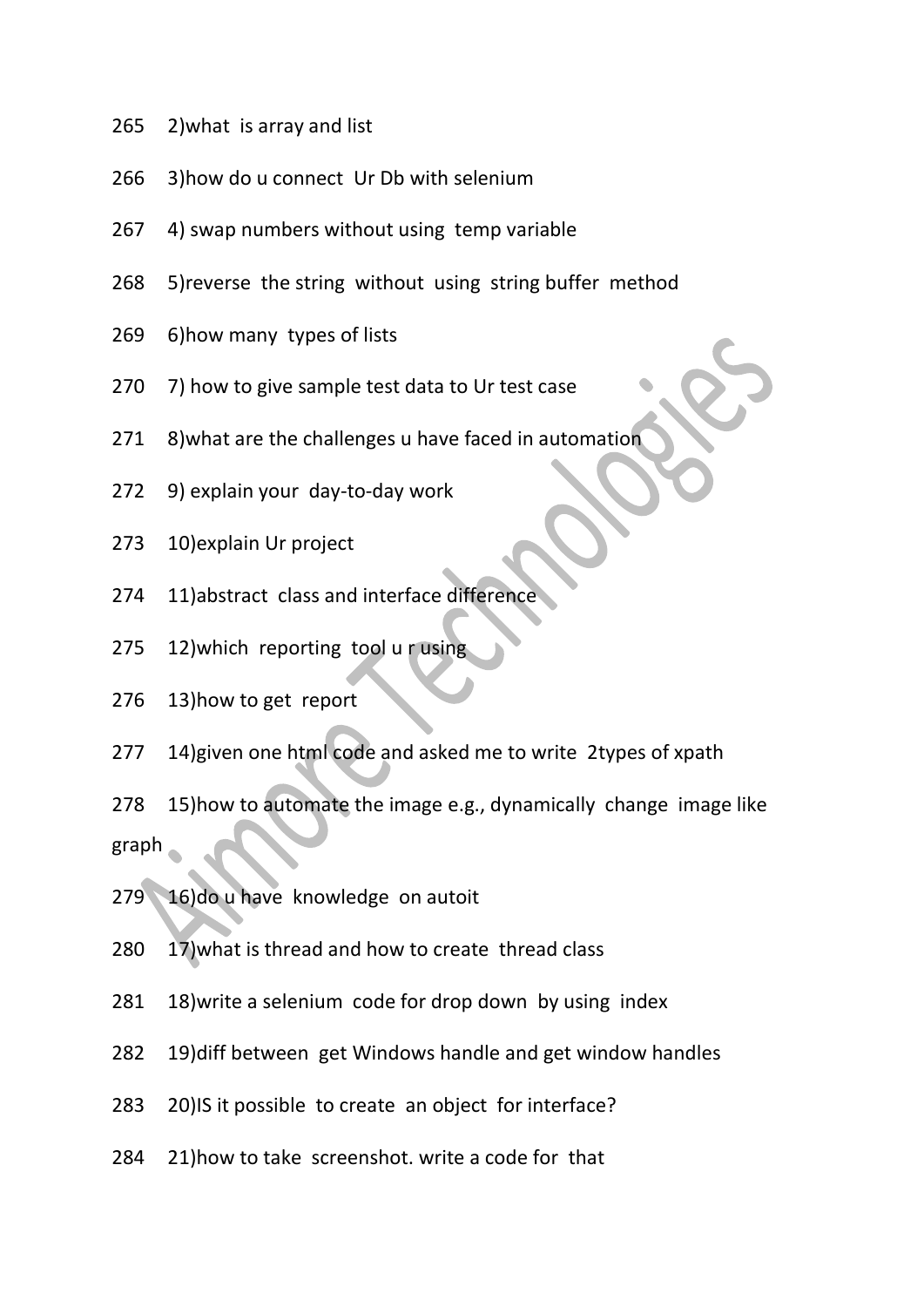1)Explain Ur framework

 2) Explain about test case execution flow ( from where it starts to close the browser )

 3) write a code for password validation (first letter should be upper case, alpha numeric, spl character )

4)how to get data from web table (5th row 8th column)

- 1diff between array list and linked list
- if there are 100 links how to click 5 the link while running first time of
- case, next time it should click 6th link
- about Ur current working project
- 292 do u know any mob automation tool
- what is Appium
- 1)Xcel get data
- 2) Interface and its example
- 3) Abstract and its example
- 4) This keyword example
- 5) Super keyword example
- 6) Handling Alerts
- 7) Handling Windows...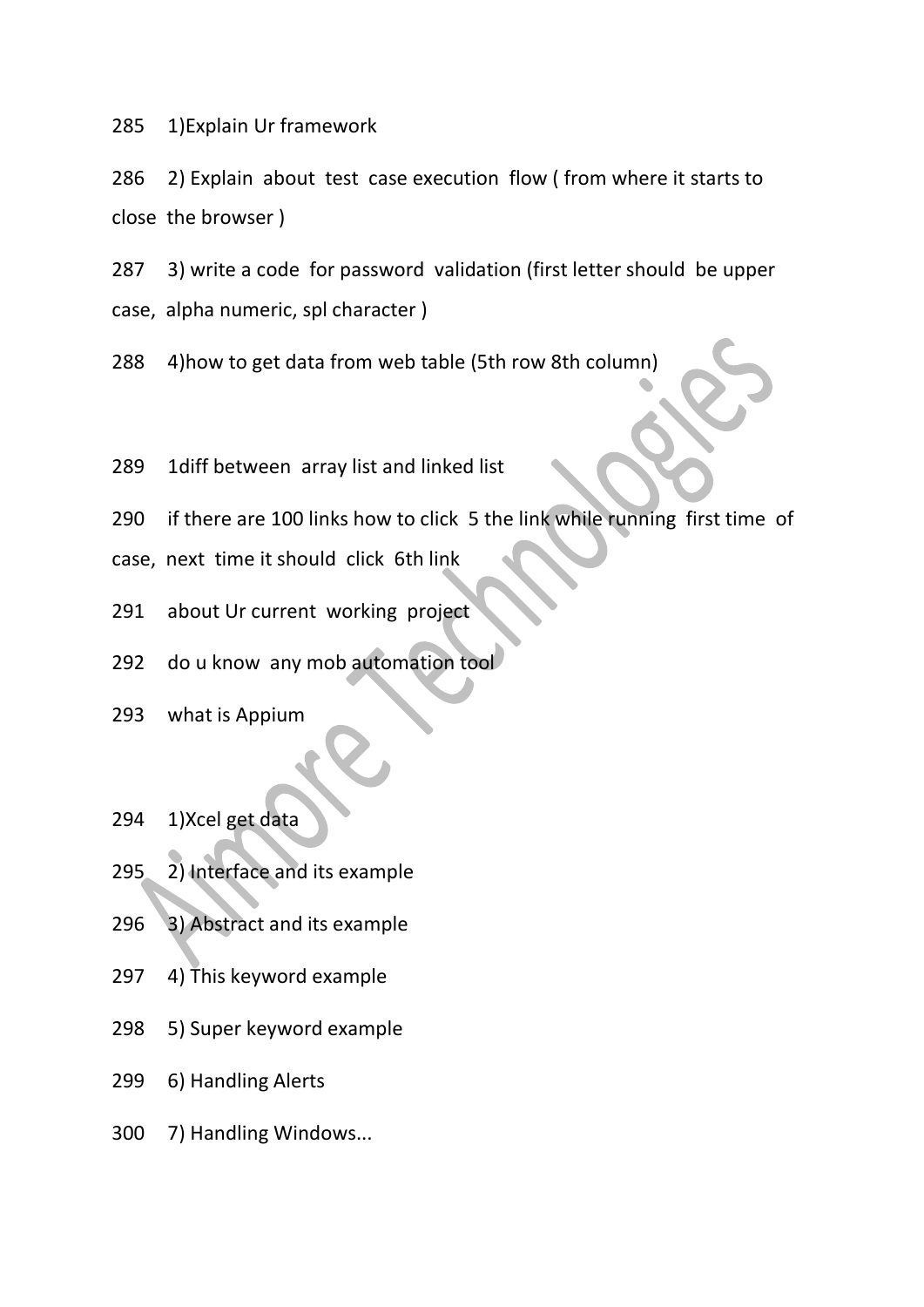- 1)Explain about Ur framework
- 2)diff between array list and linked list
- 3)if there are 100 links how to click 5 th link while running first time of

case, next time it should click 6th link 4)about Ur current working project

- 5)do u know any mob automation tool
- 6) what is Appium
- string s= new string("hcl"). how many objects it will create
- what is array and list
- 3)how do u connect Ur Db with selenium
- 4) swap numbers without using temp variable
- 5)reverse the string without using string buffer methods
- 6)how many types of lists 7) how to give sample test data to Ur test case
- 8)what are the challenges u have faced in automation
- 9) explain your day-to-day work
- 10)explain Ur project
- 11)abstract class and interface difference
- 12)which reporting tool u r using
- 13)how to get report
- 14)give one html code and ask me to write 2types of xpath
- 15)how to automate the image e.g., dynamically change image like graph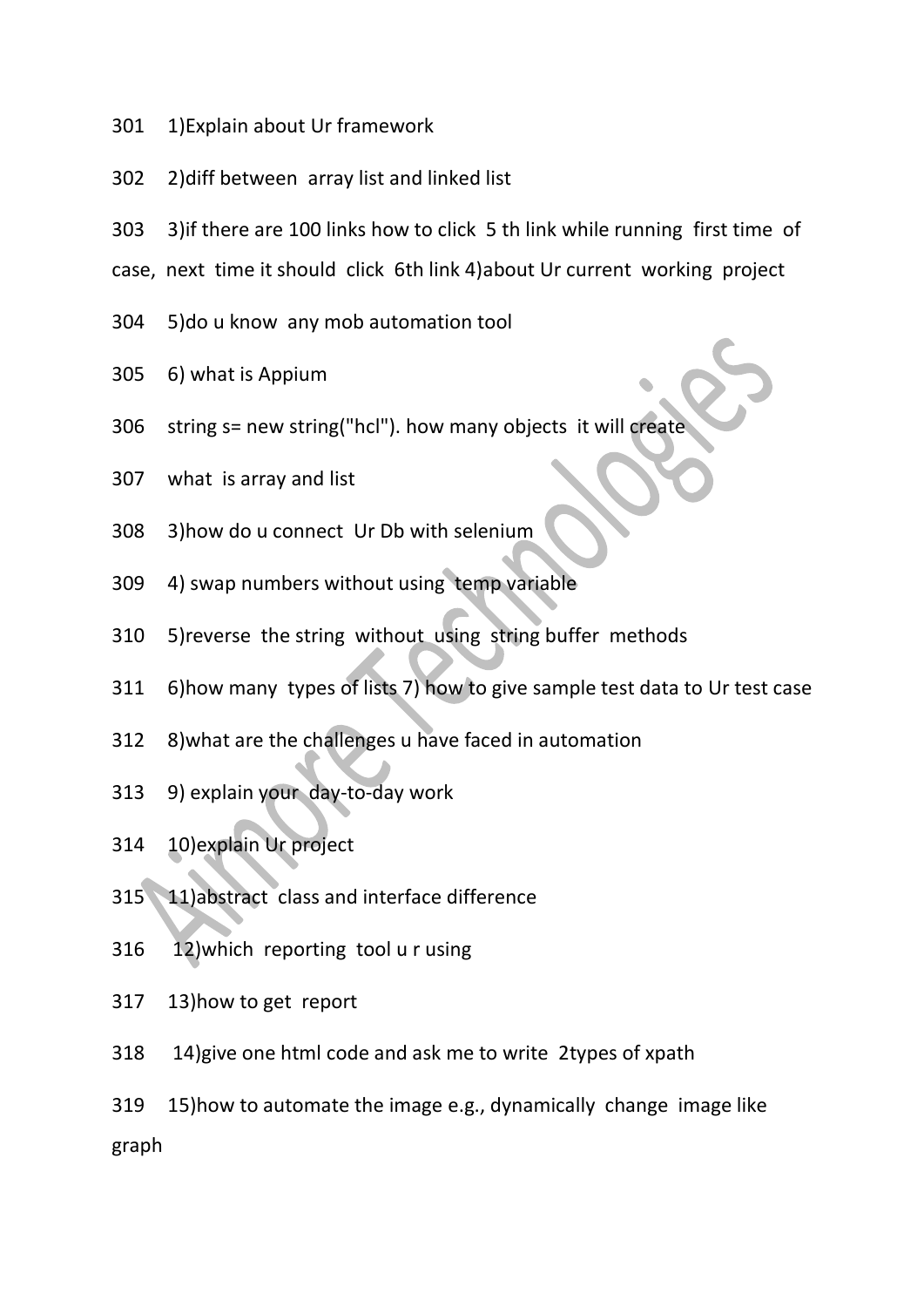- 16)do u have knowledge on autoit
- 17)what is thread and how to create thread class
- 18)write a selenium code for drop down by using index
- 19)diff between get Windows handle and get window handles
- 20)IS it possible to create an object for interface?
- 21)how to take screenshot. write a code for that
- 1)Explain Ur framework

 2) Explain about test case execution flow ( from where it starts to close the browser )

 3) write a code for password validation (first letter should be upper case, alpha numeric, spl character )

- 4)how to get data from web table (5th row 8th column)
- 2)how many years you are in automation
- 3)how to handle dynamic elements
- 4)how do deal with radio button
- 5)adv of pom
- 6)what is keyword driven
- 7)tell me the code of browser launch, passing URL
- 8)types of xpath
- 9)testNG annotations
- 10what is the use of testNG. xml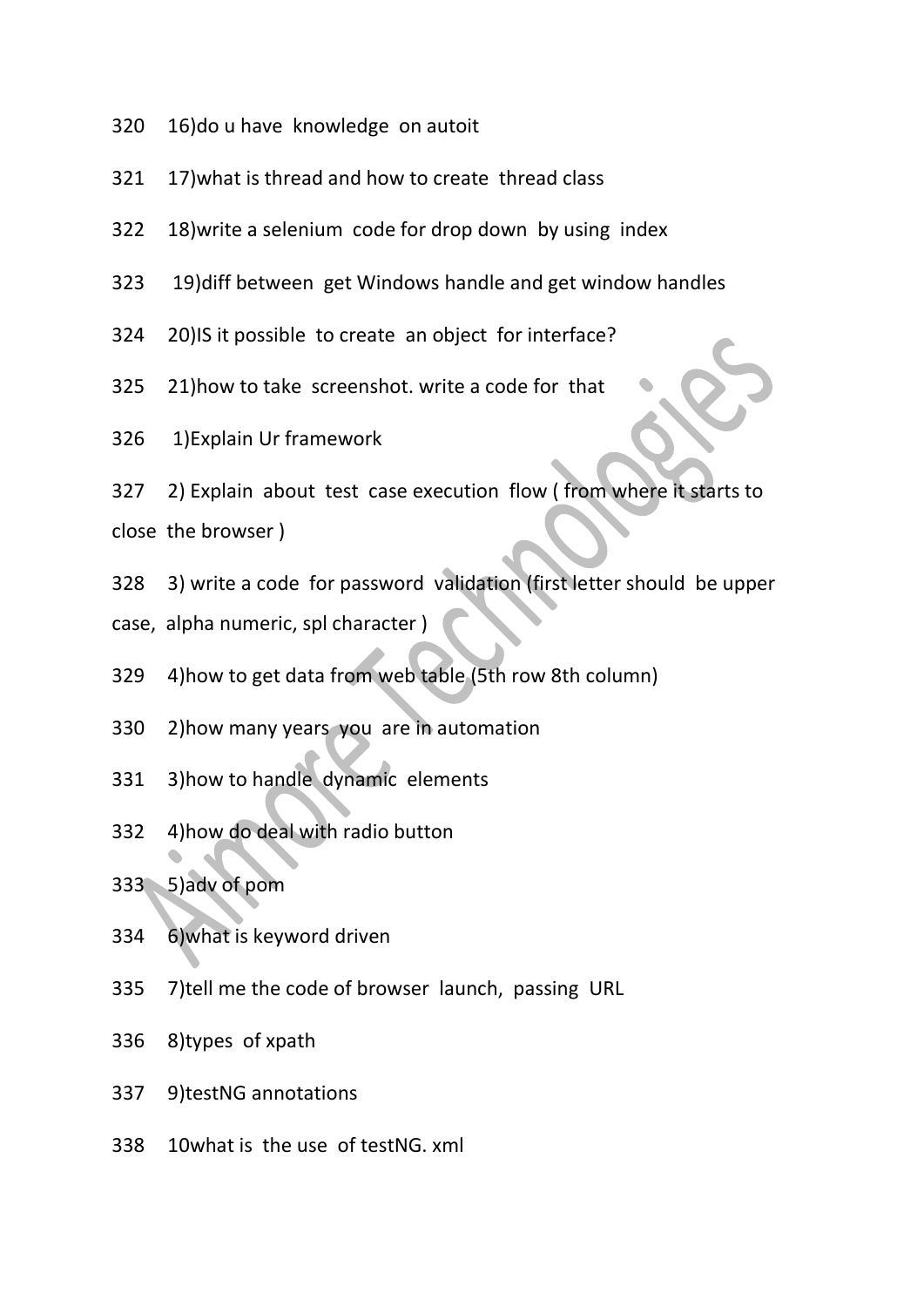11)how to paas data to the test cases

12)excel sheet access

 13)same element present in more than one time means how to locate it

14)how u r integrating pom with keyword driven

343 15) what is record and play back? then why are writing scripts

16)how to give priority and how to skip the testcase

17)ex for inheritance . during inheritance how to access the object of

class A in class B

- 18)tell me the oops concept
- 19)what are the challenges u have faced

20)are u willing to learn new things

21)are u flexible with timing

1. How will you group the test cases based on smoke Ans regression?

2. What are the TestNG annotations you have used in your project?

 3. write a code to find how many check boxes are checked and how many unchecked in a web table where the row count is unknown. There will be many checkboxes in each row. Should not use Xpath.

 4. Write a code to print the default value displayed in the dropdown using select class.

 5. write a method with 3 parameters (rowNum, colNum, StringValue) which should place a value in the user defined row and column in a new sheet.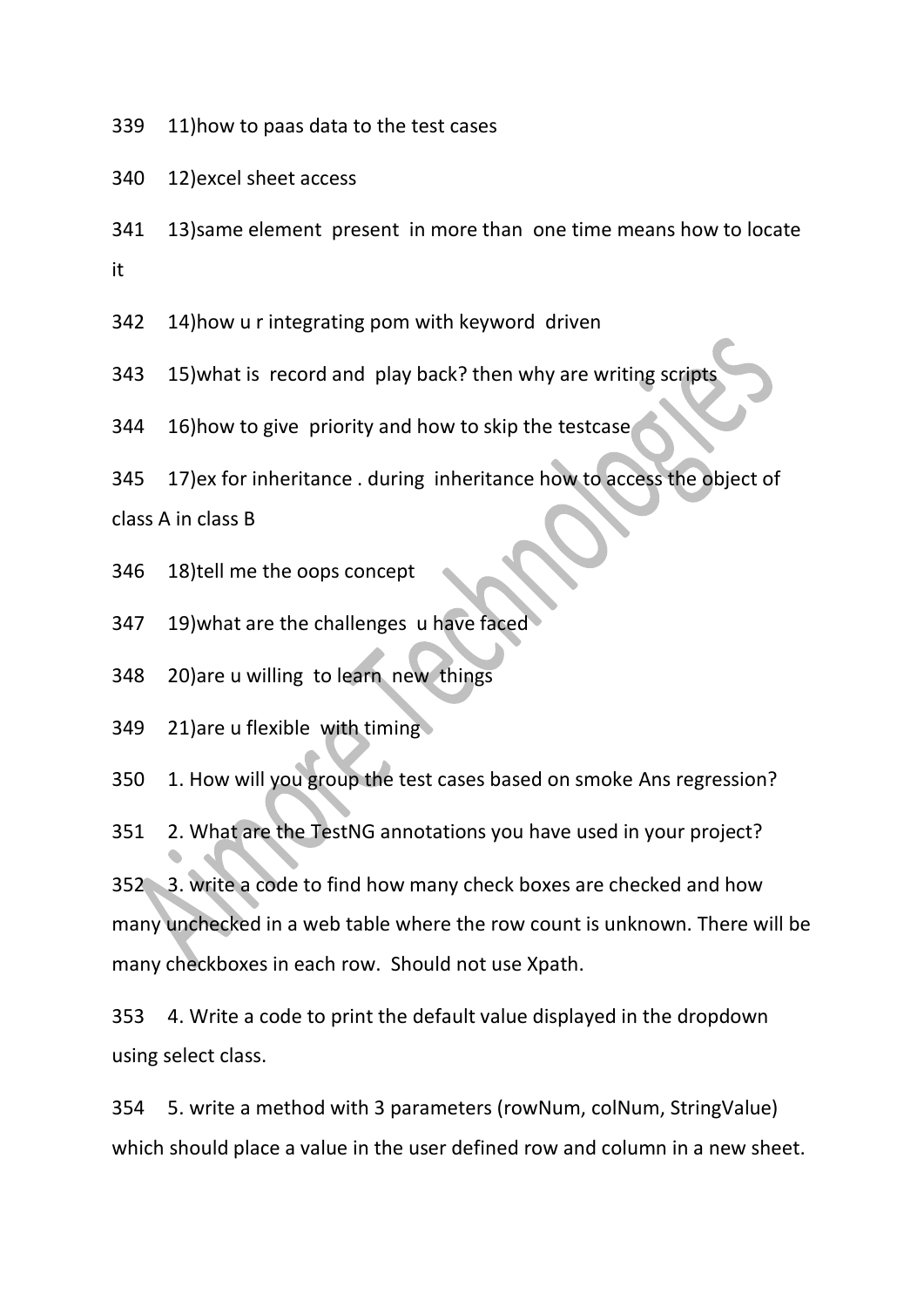- 355 6. Explain about 'throw' keyword
- 356 7. In the below code which catch block will get executed first,

```
try
{
divide by zero error;
}
catch(ArithmeticException e){
}
catch(Exception e){
}
catch(NullPointerException e){
}
```
357 8. write the various xpaths you know

358 9. How will you get the last row number in excel?

359 1. Explain Page object model project folder structure and how you handle reports in that.

360 1. Validate the List box value based on another list box selection

361 2. Direct window handling concepts

362 3. Write xpath to select 2nd row, 5th column list box

363 5. What are the actions that you can perform with Actions class

364 6. Difference between window handling and frame. Will both r same?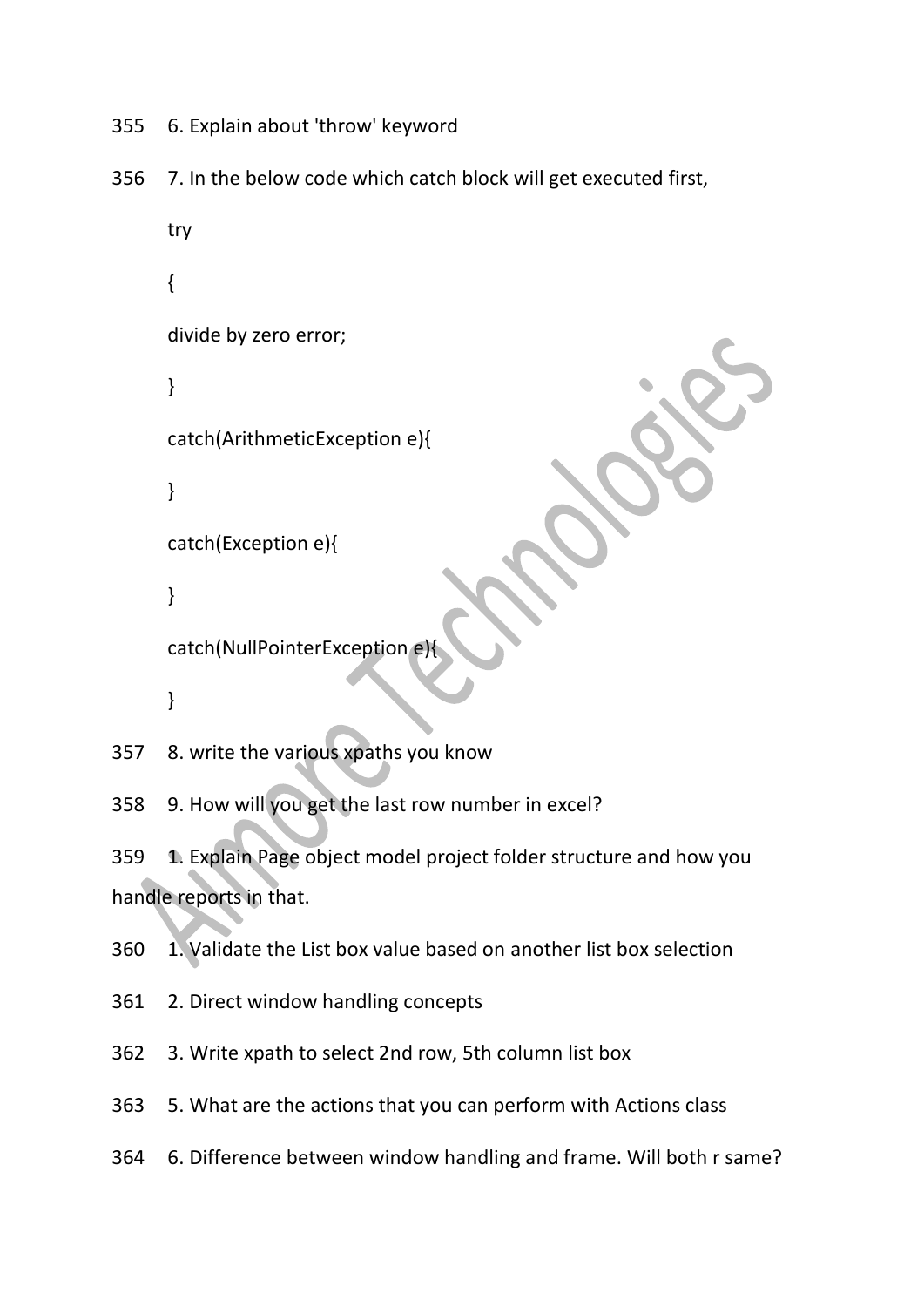7. How can you check whether a field is available and enabled in a webpage

- 8. Write a code to validate the List box values using HashMap
- Interface,
- Inheritance,
- Polymorphism,
- Final keyword in java,
- Difference B/w abstract class & interface,
- Collections,
- 373 How to pass URL in java & verify response
- Diff b/w set & list,
- Diff b/w explicit wait and implicit wait,
- Interface of WebDriver class,
- what WebDriver returning,
- TestNG annotations,
- How to pass parameters using TestNG,
- explain structure of testNG xml,
- how to run script in parallel,
- How to run groups,
- Mevan build command,
- Diff b/w clean build and test in mevan,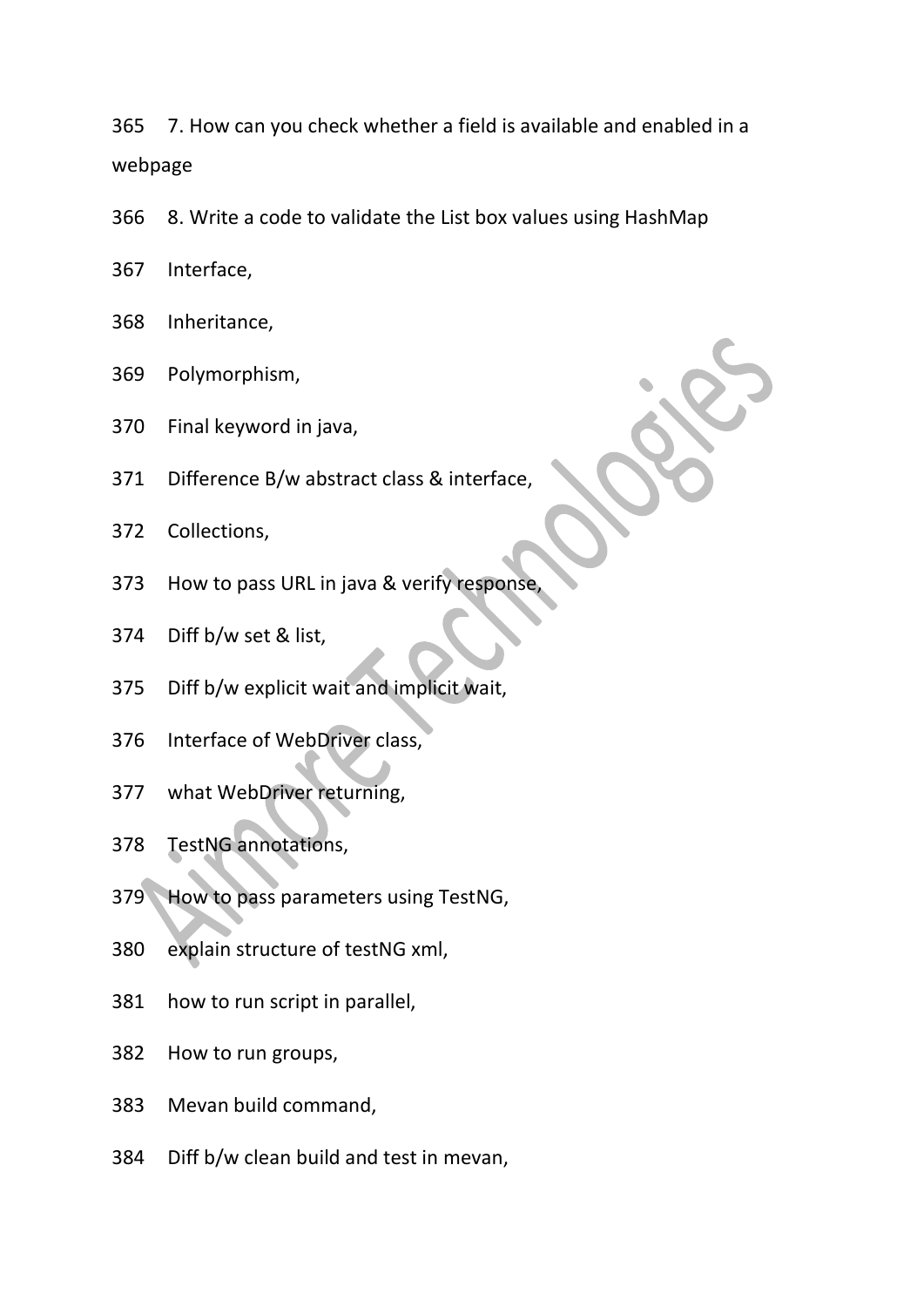- explain Mevan Pom xml,
- explain your project framework,
- explain POM framework,
- explain cucumber keywords,

 How to write script for specific scenario and how system will identify those steps,

- Sql- Diff b/w inner join and left outer join,
- Select max record from table, write sql script,
- what is returning TestNG data Provider,
- How to run specific class in testNG,
- have u used continues integration,
- Advantages & disadvantages of Appium,
- how to switch WebView,
- how Appium works,
- touch actions,
- unhandled exception and handled exceptions difference,
- What framework you use in your project.
- Various annotations in testNG.

 A sample testNG XML to run class 2 first and class 1 and 3 should be dependent on class 2.

How you execute a method first out of 3 methods in a class.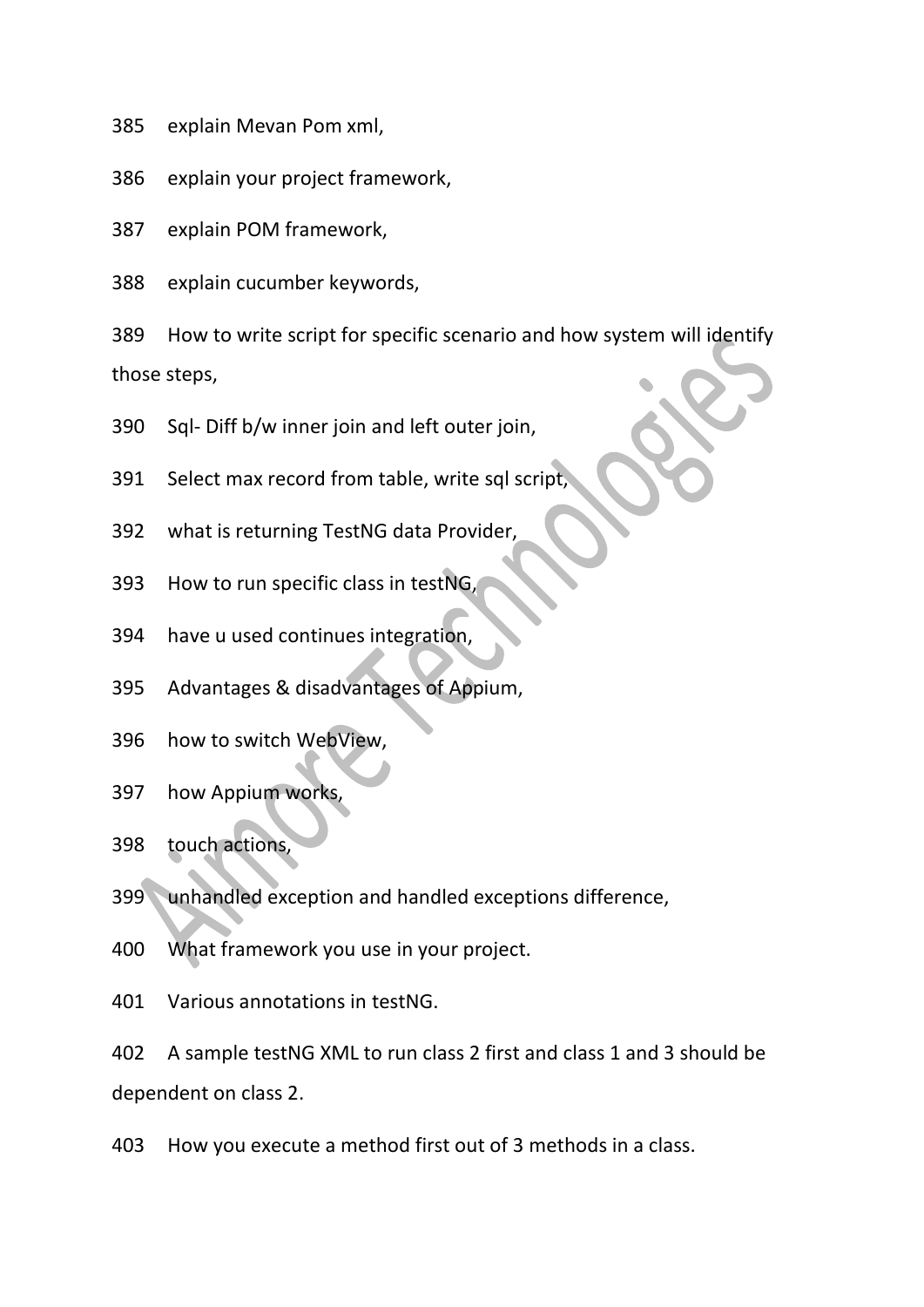- How you connect to a database. Write code.
- What is inner join. Write a sample query.
- How do u sort an array list.
- What is generics.
- Difference between abstract and interface class.
- What is xpath.
- Write an xpath for dynamically changing id like hcl1234,hcl2457,hcl6542.
- How do you add a dependency in maven project. Write the syntax
- Write a script to read the excel and print the cell values.
- What is Reflection and where do u use?
- What is Implicit and Explicit wait and write the syntax for it.
- What is the use of Debugger in Java?

 How to upload a file using windows file explorer pop up and explain the different ways in detail?

how to handle multiple popups

 Write program to read excel value and search for particular value in the excel value in the excel and return the output

- write a program for get a list of value from drop down
- Different between single and double slash in xpath?
- Write a program to Convert string AAABBC to A3B2C1
- How to compare date in excel sheet and web table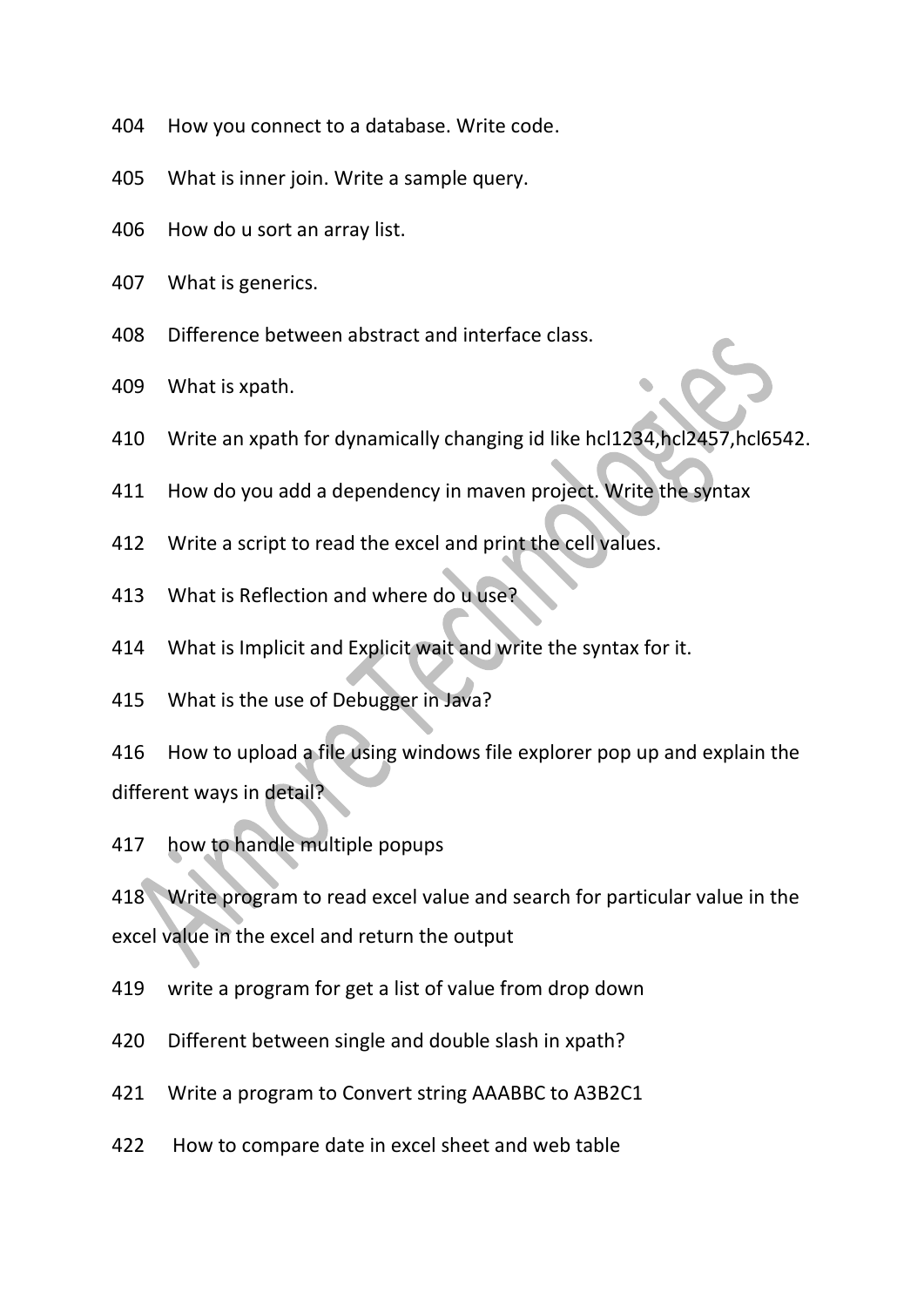Explain about your framework with architecture

Explain about agile methodology

Explain about grid, what are the commands u know in grid

Explain about Page Object Model frame work

 Write a query to print salary details in a table exclude top 5 highest salary values.

Write a program to print all the alternate options from the dropdown

Draw and explain the framework used in Ur project.

where will be the screenshots stored in the diagram drawn

differences between soft assert and hard assert.

Does selenium support window-based application.

Does Alm supports selenium...?

 In a paragraph, I have few numbers scattered in whole paragraph, I need to add all whose numbers. How to do?

 In a webpage 100 objects are there out of that; I need to find all disabled objects. How...?

 In a webpage some set of questions keeps on coming one by one, we need to answer all and we don't know how many questions will come.

 But after answering last question, a fresh webpage will open who you will handle this scenario?

 Write program to get 5 strings in a list and check all the stings are palindrome or not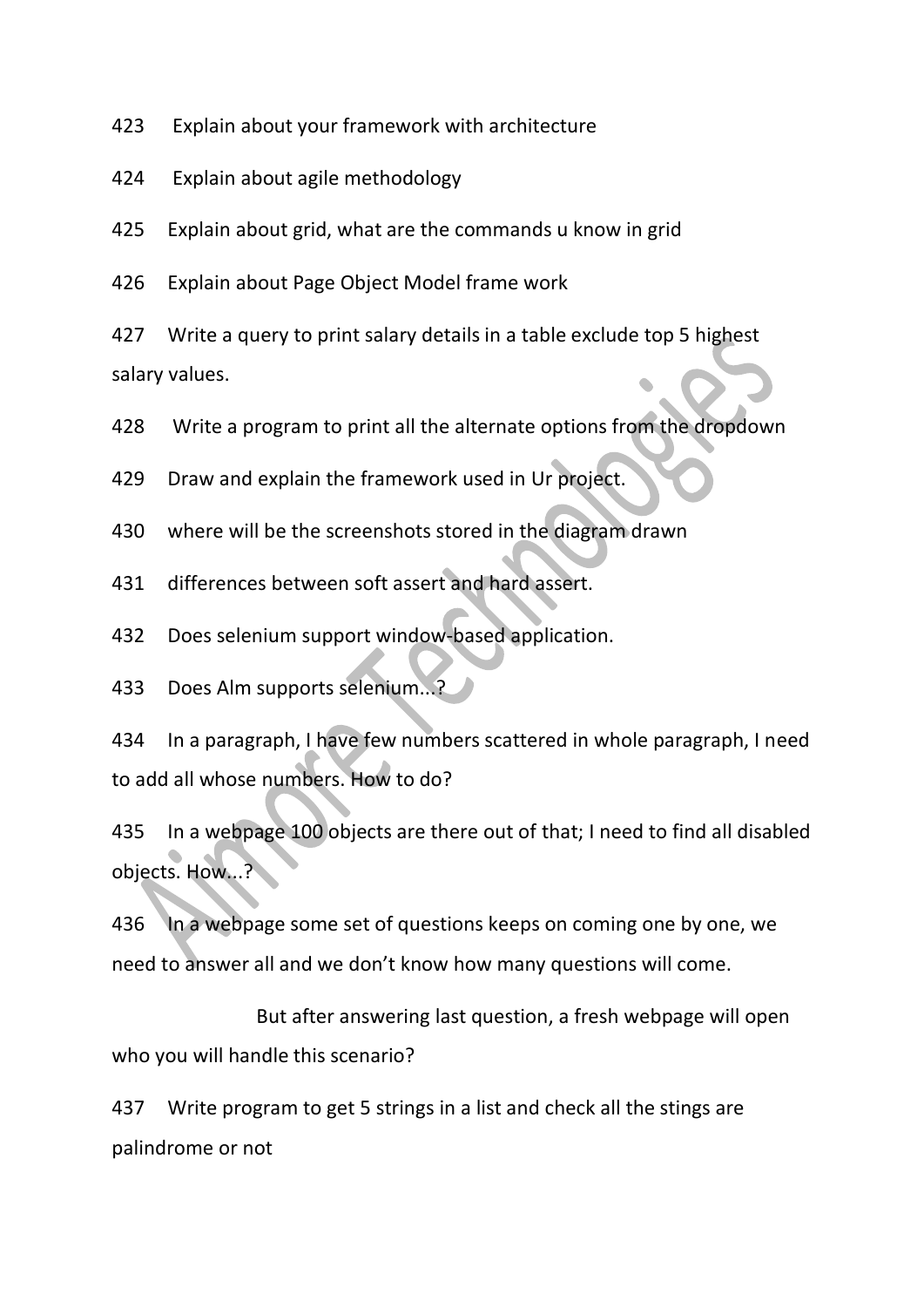438 Suppose I am having 3 pages. All the 3 pages are independent to each other.

 But all the 3 pages are having common header .in all the 3-test case I have to use the common Header part

How many pages class will you write?

439 Two classes are there, the derived class is extended the base class and a method also override base class method.

 we can create object for either base class or derived class but you should prevent creating object for base class.

.how will you prevent creating object for base class?

440 suppose I am having 10 lines of code I am using hard assertion in 5 the line and soft assertion in 10 the line.

 even after failing in 5 the line the code should execute till 10 the line. How will you make it like that.

441 suppose I am having 100 test cases. We are having 2 builds daily morning and evening.

 13 test cases I have to test after morning build and remaining 87 cases I have to test in the evening .I have to do this as routine work daily how will you do it.

442 I am changing my mobiles often since I joined in HCl I have used different kind of mobile

 .I want to store all these information in collections. Which collection I should use?